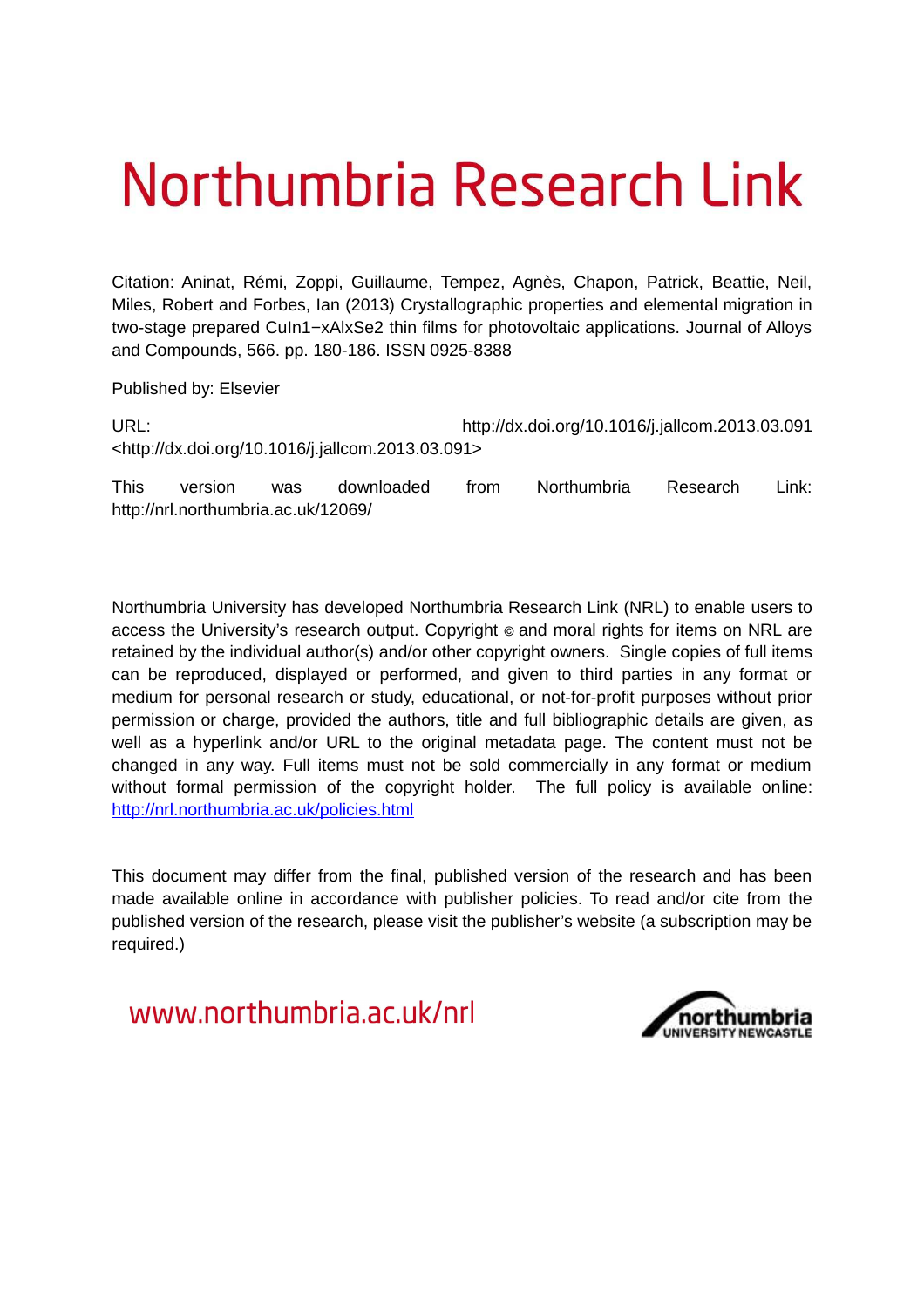# **Crystallographic Properties and Elemental Migration in two-stage prepared**   $\text{CuIn}_{1-x}\text{Al}_x\text{Se}_2$  thin films for photovoltaic applications

Rémi Aninat<sup>a+</sup>, Guillaume Zoppi<sup>a</sup>\*, Agnès Tempez<sup>b</sup>, Patrick Chapon<sup>b</sup>, Neil S. Beattie<sup>a</sup>, Robert Miles<sup>a</sup> and Ian Forbes<sup>a</sup>

*<sup>a</sup>Northumbria Photovoltaics Applications Centre, Northumbria University, Ellison Building, Newcastle upon Tyne, NE1 8ST, UK.*

*b Horiba Jobin Yvon SAS, Avenue de la Vauve, Passage Jobin Yvon, CS 45002 - 91120 Palaiseau, France. \*Corresponding author. E-mail: [guillaume.zoppi@northumbria.ac.uk](mailto:guillaume.zoppi@northumbria.ac.uk)*

<sup>+</sup> Now at: Département Sciences et Analyse des Matériaux, Centre de Recherche Public - Gabriel Lippmann, 41, rue du Brill, L-4422 Belvaux, Luxembourg

# **Keywords**

A. Thin films; semiconductors; B. vapour deposition; D. X-ray diffraction

# **Abstract**

Two-stage fabrication of  $CuIn_{1-x}Al_xSe_2$  thin films for photovoltaic absorbers using sputtered Cu-In-Al metallic precursors has been investigated. Precursors containing different relative amounts of Al were selenised and their structural and chemical properties characterised. Xray diffraction (XRD) analyses revealed that the Al was only incorporated into the chalcopyrite structure for precursor composition ratios  $x=[A1]/([A1]+[In])\geq 0.38$ , while chemical analysis of the cross-section indicated partial segregation of Al near the back of the film. Precursor films in the range of compositions that yielded no Al incorporation were then selenised at four different temperatures. Glow discharge optical emission spectroscopy, plasma profiling time-of-flight mass spectrometry and XRD analyses provided an insight into the diffusion processes and reactions taking place during the selenisation stage. The effect of post-selenisation annealing without additional Se was also investigated, and led to partial incorporation of the Al into the CuInSe<sub>2</sub> lattice but no rediffusion.

# **1 Introduction**

The most efficient thin-film solar cells to date, with a record efficiency of  $20.3\pm0.6\%$  [1], are based on a  $CuIn_{1-x}Ga_xSe_2$  (CIGS) absorber layer.  $CuIn_{1-x}Ga_xSe_2$ , like  $CuInSe_2$  (CIS), is chalcopyrite, with Ga substituting In in the ratio x=[Ga]/([Ga]+[In]). This ratio can be altered to tune the band gap between that of CuInSe<sub>2</sub> (CIS),  $1.0 \text{ eV}$ , and that of CuGaSe<sub>2</sub> (CGS),  $1.7$ eV [2, 3]. In an ideal device, a band gap increase yields, in terms of current-voltage (I-V) characteristics, an increase of the open-circuit voltage  $(V<sub>OC</sub>)$  and a parallel decrease of the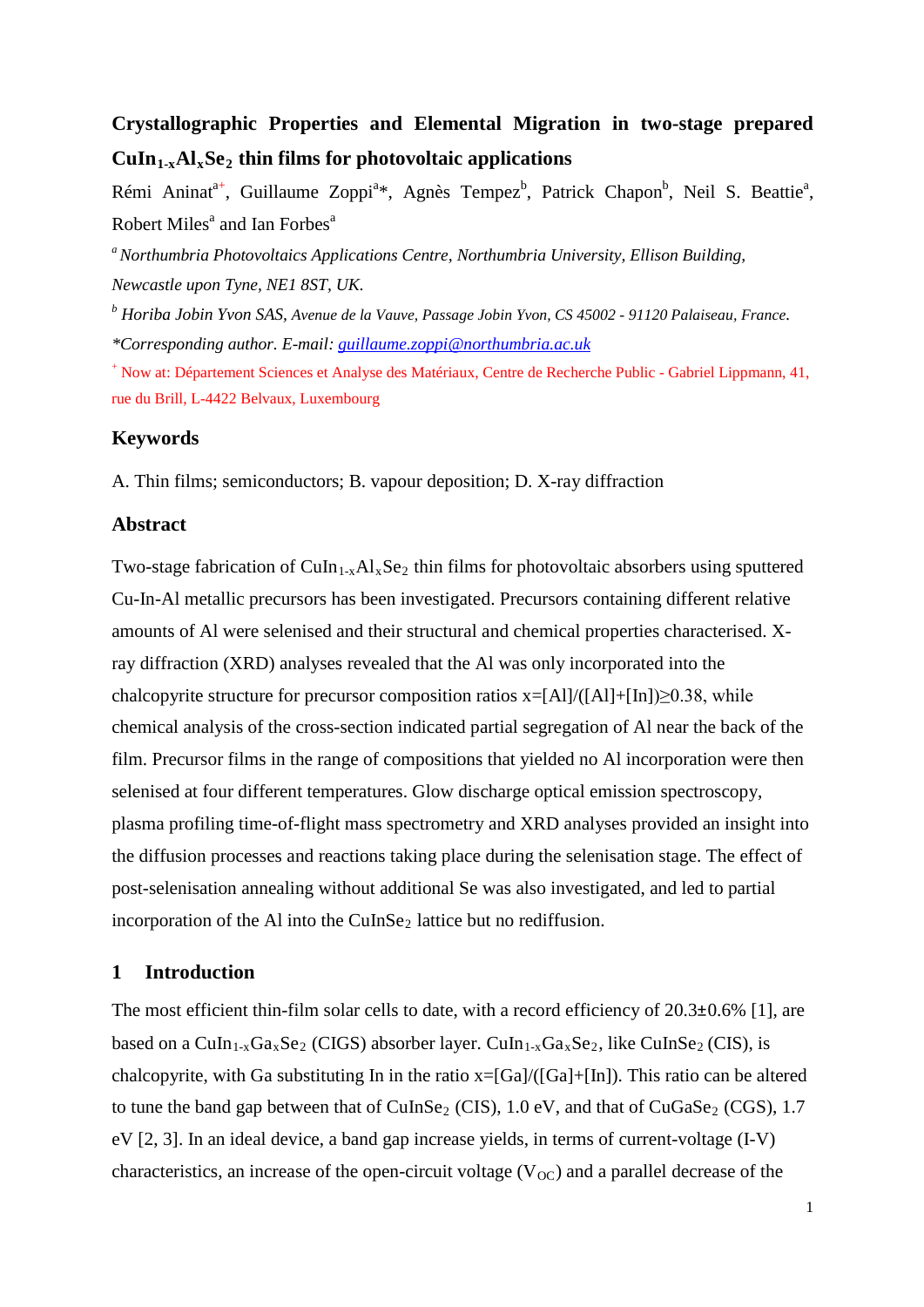<span id="page-2-0"></span>short-circuit current  $(I_{SC})$ . As a result there exists an optimal band gap for single junction devices, representing the best trade-off between  $V_{OC}$  and  $I_{SC}$ . According to detailed balance calculations, and because of the specific bands of absorption of the solar spectrum in the atmosphere, two band gaps actually yield almost equal optimal efficiencies under air mass 1.5 illumination: 1.15 eV, with 32.8% efficiency, and 1.35 eV, with 33.0% efficiency [4]. In CIGS devices, the  $V_{OC}$  increase with band gap becomes less pronounced for x $>0.3$ , due to increasing defect concentrations [5]. This  $x=0.3$  ratio corresponds, if the Ga distribution is uniform, to a band gap of  $\approx$ 1.2 eV [3]. For this reason, the best performing solar devices are made with the nearest optimal (effective) band gap  $E_G \approx 1.15$  eV [6, 7]. However, being able to reach the higher band gap optimum without  $V_{OC}$  degradation would help to reduce resistive losses in solar cells, and even more so in modules, where the current has to be transported over greater distances and where cell interconnects are present [2]. An alternative to CIGS is  $CuIn<sub>1-x</sub>Al<sub>x</sub>Se<sub>2</sub>$  (CIAS), obtained by replacing Ga by Al. The CIAS band gap is tuneable over a much wider range than CIGS: from 1.0 eV for CIS to 2.7 eV for CuAlSe<sub>2</sub> (CAS). CIAS devices of efficiencies up to 16.9% have been obtained by Marsillac *et al.* by co-evaporation [8]. This latter device performed 0.4% better than an equivalent CIGS device of identical band gap (1.15 eV) built along with it, which suggests reduced losses in CIAS. Several specificities of CIAS might explain this result. Among them, the fact that less Al is required in CIAS to reach a given band gap than the amount of Ga necessary to reach the same band gap in CIGS. Furthermore, since both  $CuAlSe<sub>2</sub>$  and  $CuGaSe<sub>2</sub>$  have similar lattice parameters [9, 10] then, according to Vegard's law, CIAS films with identical band gap to CIGS can be fabricated with less lattice strain, compared to the lattice of  $CuInSe<sub>2</sub>$ . By reducing the lattice strain, less crystal defects (e.g. dislocations) are likely to form. CIAS could therefore find applications in single junction solar devices (i.e. to reach 1.35 eV with reduced losses) as well as in tandem or multi-junction devices, where the different combinations of band gaps identified as optimum can be reached. For this work, the so-called two-stage process was chosen over co-evaporation because it is easier to scale-up and yields equivalent or higher efficiencies for CIGS devices at the module scale [11]. In this article, we present the crystallographic properties of CIAS thin films produced by selenisation of sputtered metallic precursors as a function of metallic precursor composition and selenisation conditions.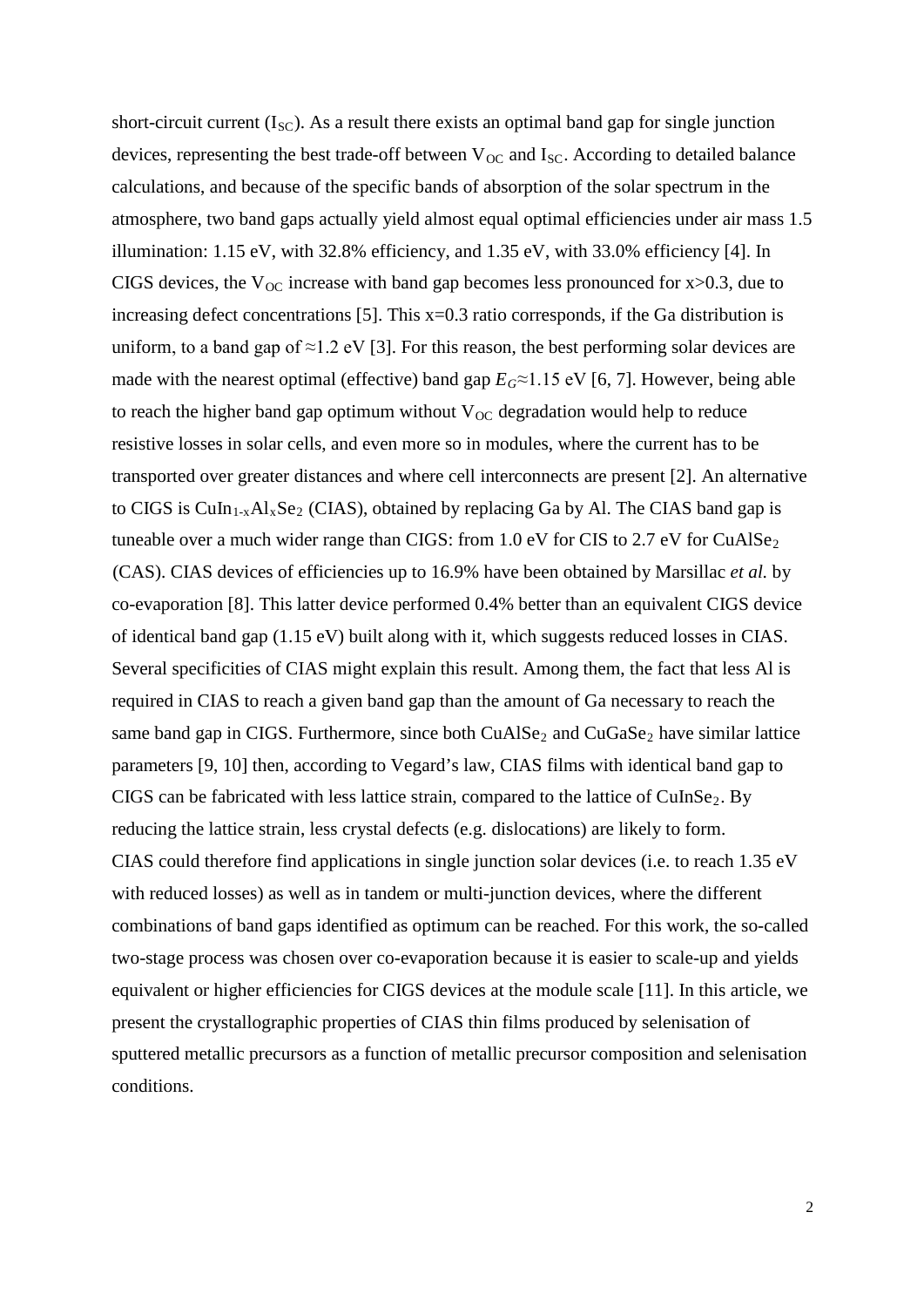# **2 Experimental**

Cu-In-Al metallic precursors were sputter-deposited on a soda lime glass (SLG) substrate coated with an 850 nm thick Mo back contact layer. A Nordiko 2000 radio frequency (RF) magnetron sputtering system with elemental targets was used for depositing the back contact and the metallic precursors. The system geometry was set up for sequential deposition. The substrates were continuously rotated (5 rpm) underneath the targets so as to deposit a succession of very thin  $(\approx 1 \text{ nm thick})$  elemental layers.

The metallic precursor thicknesses, as measured by stylus profilometry, were in the range 1100 $\pm$ 200 nm for the samples of section [3.1](#page-3-0) and ≈650 $\pm$ 60 nm for those of section [3.2.](#page-5-0) An additional 100 nm thick Cu capping layer was deposited on top of the precursors of section [3.2](#page-5-0) because it has been reported to limit the oxidation of the Al [12]. After selenisation, the thicknesses for the samples grown in both sections 3.1 and 3.2 were in the range 2.4-2.6 μm and 2.0-2.3μm, respectively. Note that the error on the thickness measurements was due to a high surface roughness on as-deposited precursors. This phenomenon is due to In "islands" protruding from the surface (see reference [13] for more details). These islands were already reported to form in Cu-In precursors for [In]/[Cu]>2 by Chung *et al.* [8]. They were systematically observed in the precursors produced in our setup when both In and Al were present.

<span id="page-3-0"></span>Elemental Se was thermally evaporated on the metallic precursors in a K. J. Lesker Nano38 system, and the films were subsequently annealed in a 3-zone large bore Carbolite GHC 12/450 tube furnace. Samples were loaded in a quartz tube and pumped down to  $\approx 0.1$  Pa before injecting a pure atmosphere of Ar or  $H_2/N_2$  prior to the annealing process. The thickness of the selenium was varied between 2.2 μm and 3.0 μm, depending on the precursor thickness, to allow full conversion of the precursor into CIAS. Imaging of the cross-section was performed in a FEI Quanta 200 secondary electron microscope (SEM). The chemical properties of the bulk were characterised by energy dispersive (EDS) or wavelength dispersive (WDS) X-ray spectroscopy with Oxford Instruments INCA ENERGY or INCA WAVE spectrometers, respectively. Note that EDS compositions were affected by partial overlapping of the Al K series and the Se L series when these two elements were present. Indeed, the energy difference between the two series is less than 90 eV, lower than the 133 eV limit of resolution of the instrument. The error resulting from this partial overlap was not precisely quantified, but must be bore in mind for the interpretation of the data from Table 3. WDS, on the other hand, offers a much higher resolution (typically 5 eV) and can resolve the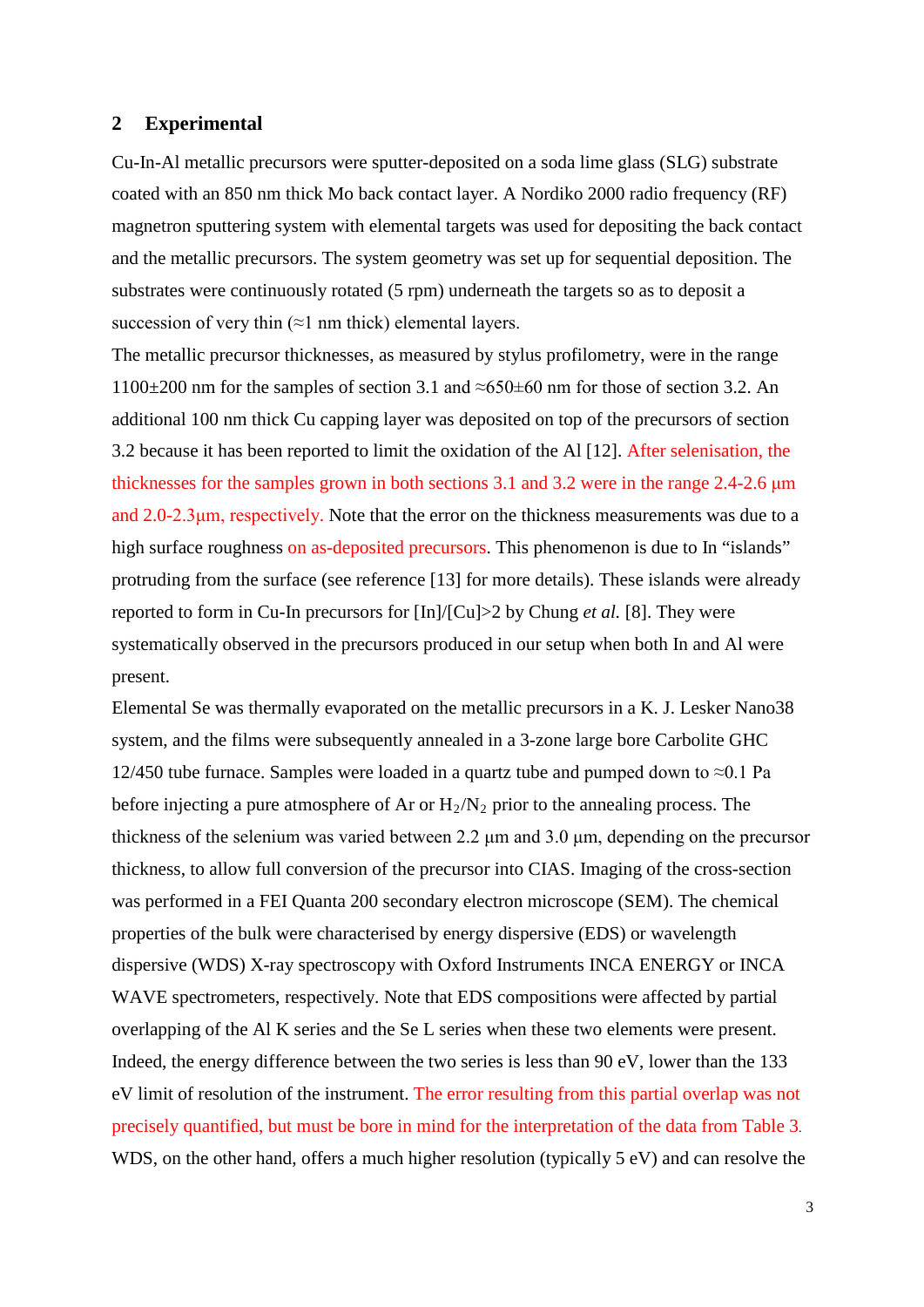Al K series and Se L series. This is the reason why it was used for the detection of these two elements in section [3.1,](#page-3-0) in parallel with EDS for the remaining elements. However, quantitative analysis with WDS requires prior calibration, for which the appropriate calibration standards were not available to us. Therefore, the results of the WDS/EDS experiment on A3' (Figure 4) were only qualitative. For clarity, the ratios  $x=[A1]/([A1]+[In])$ are noted  $x_p$ ,  $x_s$  and  $x_{xrd}$  depending on whether they were measured on the as-deposited precursor, on the selenised sample or calculated from the X-ray diffraction (XRD) data, respectively.

The structural properties were analysed by XRD in a Brüker D5000 diffractometer. The chemical depth profiles were measured in two Horiba Scientific instruments using glow discharge-based techniques: a Plasma Profiling Time-of-Flight Mass Spectrometer (PP-TOFMS) and a GD- Profiler 2 Glow Discharge Optical Emission Spectrometer (GD-OES). These two techniques have low matrix effects and average the signal over large areas to reduce the effect of local features or inhomegeneities. Deposition and processing data for the samples of this article are summarised in Table 1.

### **3 Results and discussions**

#### **3.1 Impact of precursor composition on the level of alloying with Al**

The effect of altering the  $x_p=[A]/([A1]+[In])$  ratio, as measured in the metallic precursors, was tested on four samples selenised in similar conditions. A1, A2 and A3 were selenised at 530°C under 1000 Pa of  $H_2/N_2$  and A4 at 540 °C under 1000 Pa of Ar. Note that selenisation trials under Ar and  $H_2/N_2$  atmospheres have been compared and led to no obvious variation, so that the change from one to the other is considered as neutral. The difference in selenisation temperature between A1-A3 (530°C) and A4 (540°C), on the other hand, could have induced some limited variation, so that A4 is included for qualitative comparison only. The XRD results for the selenised samples are reported in Figure 1.

The composition ratios x=0.11 (A1) and  $x_p=0.27$  (A2) did not yield any incorporation of the aluminium into the CIS (PDF 01-078-2001) lattice, and the element was not present in any detectable crystalline form. For  $x_p = 0.38$  (A3), however, Al-incorporation was observed. The pattern of this sample reveals several broad, overlapping peaks, which remained after potassium cyanide etching, indicating that they belong to multiple  $CuIn<sub>1-x</sub>Al<sub>x</sub>Se<sub>2</sub> phases$ (with different x values) and not to  $Cu_{2-x}Se$  [14]. At  $x_p = 0.51$  (A4), also, some CIAS was observed, although only as traces, and In-free CAS (PDF 00-044-1269) was detected. The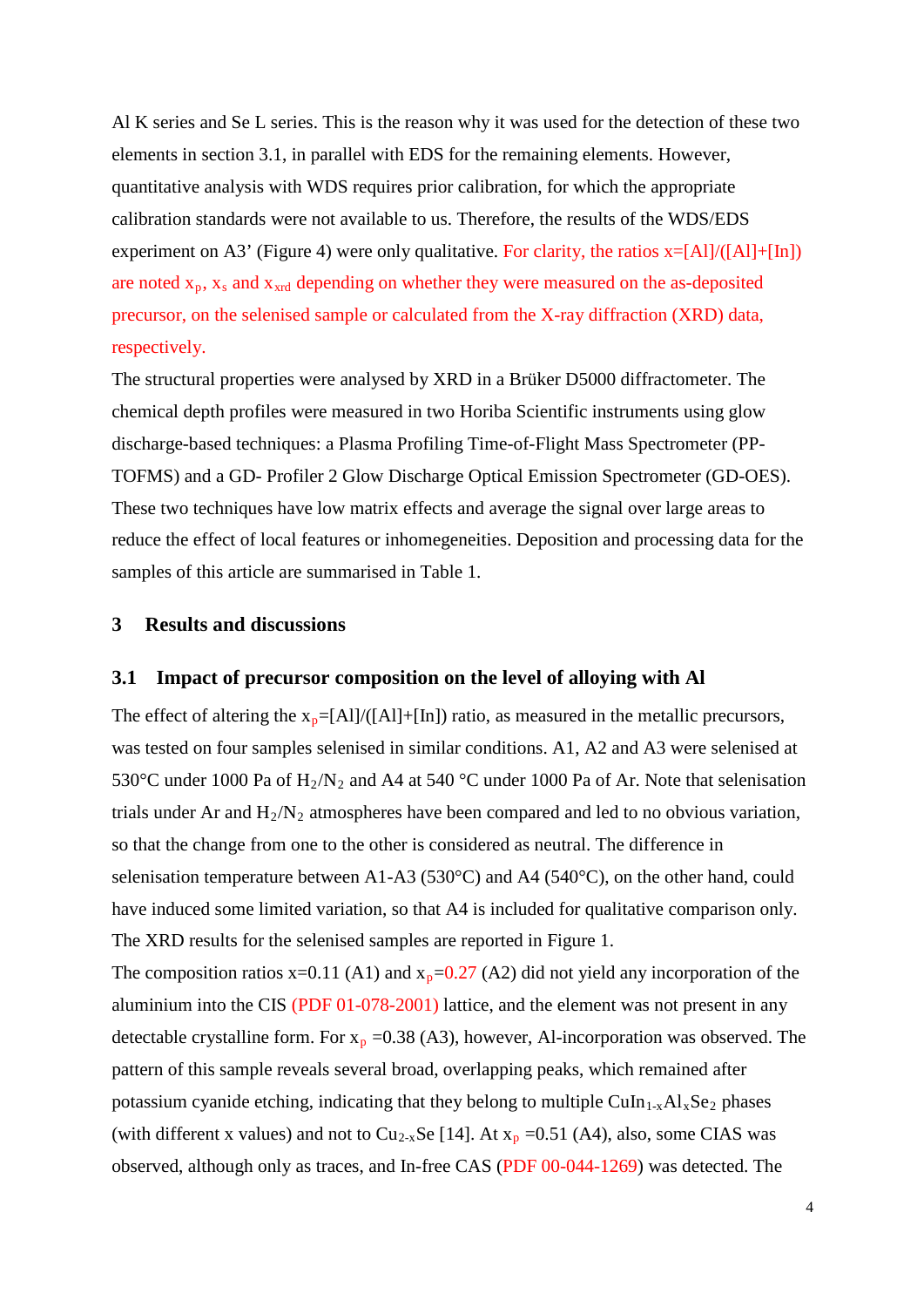presence of CAS is implied from the relative increase in the intensity and area of the peak normally assigned to CIS (103), in comparison to the CIS (112) peak. The level of incorporation of aluminium observed in A3 was shown to vary from sample to sample. A3', consisting of the same metallic precursor and selenised together with A3, also showed some incorporation of Al, but the XRD pattern suggests a different distribution of this incorporation (Figure 2). In particular, some Al seems to have segregated completely from the In, causing the formation of a CuAlSe<sub>2</sub> phase (PDF  $00-044-1269$ ).

<span id="page-5-0"></span>GD-OES was performed on sample A3 and the depth profiles are presented in Figure 3. A certain depth of film is removed at each sputtering cycle, so that the x-axis ("sputtering time") can be associated with the depth into the sample.  $t=0$  s therefore corresponds to the film upper surface, while the drop of all but Mo signal for  $t > 250s$  indicates that the interface of the film with the back contact has been reached. The Al signal has a maximum in region *a* and then a dip and a gradual increase towards the back (region *b*). Indium is depleted in region *a* and follows a reverse trend to Al in region *b*, with a decreasing gradient towards the back contact. Cu and Se are maximum at the surface and evenly distributed throughout the bulk. Oxygen (not shown) also increases at the surface and is almost absent from region *b*. The interface with the back contact (180 s $\lt$ t $\lt$ 250 s) is believed to be relatively rough, so that throughout region *c*, depth resolution is partially lost. Some comments can however be made on this region. First of all, the In signal decreases from 210 s, while the Al signal stays stable. All the film elements except Se then drastically decrease at the end of region *c*, indicating that the back contact is fully reached*.* Region *c* is interpreted as an interfacial layer, more Al-rich than the rest of the bulk, associated with the most shifted (112) reflections of the XRD. Note also that the Se signal slumps only beyond the border of region *c* (t=270 s), which indicates the presence of a  $MoSe<sub>2</sub>$  layer at the interface film-Mo, also detected at the relevant detection angles of the XRD pattern (not shown).

Combined EDS and WDS analyses were carried out along the cross-section of A3', in order to correlate the elemental distribution with particular features observed in the SEM micrograph (Figure 4). Al and Se were detected by WDS, while Cu, In and Mo were analysed by EDS. The micrograph indicates the presence of two layers on top of the Mo film, with a small Al-rich layer at the bottom and an In-rich top layer. This observation matches the XRD analysis of A3' in Figure 2, where CIS, graded CIAS and CAS phases were detected. This phenomenon is similar to that of two-stage processed CIGS, as described in [15].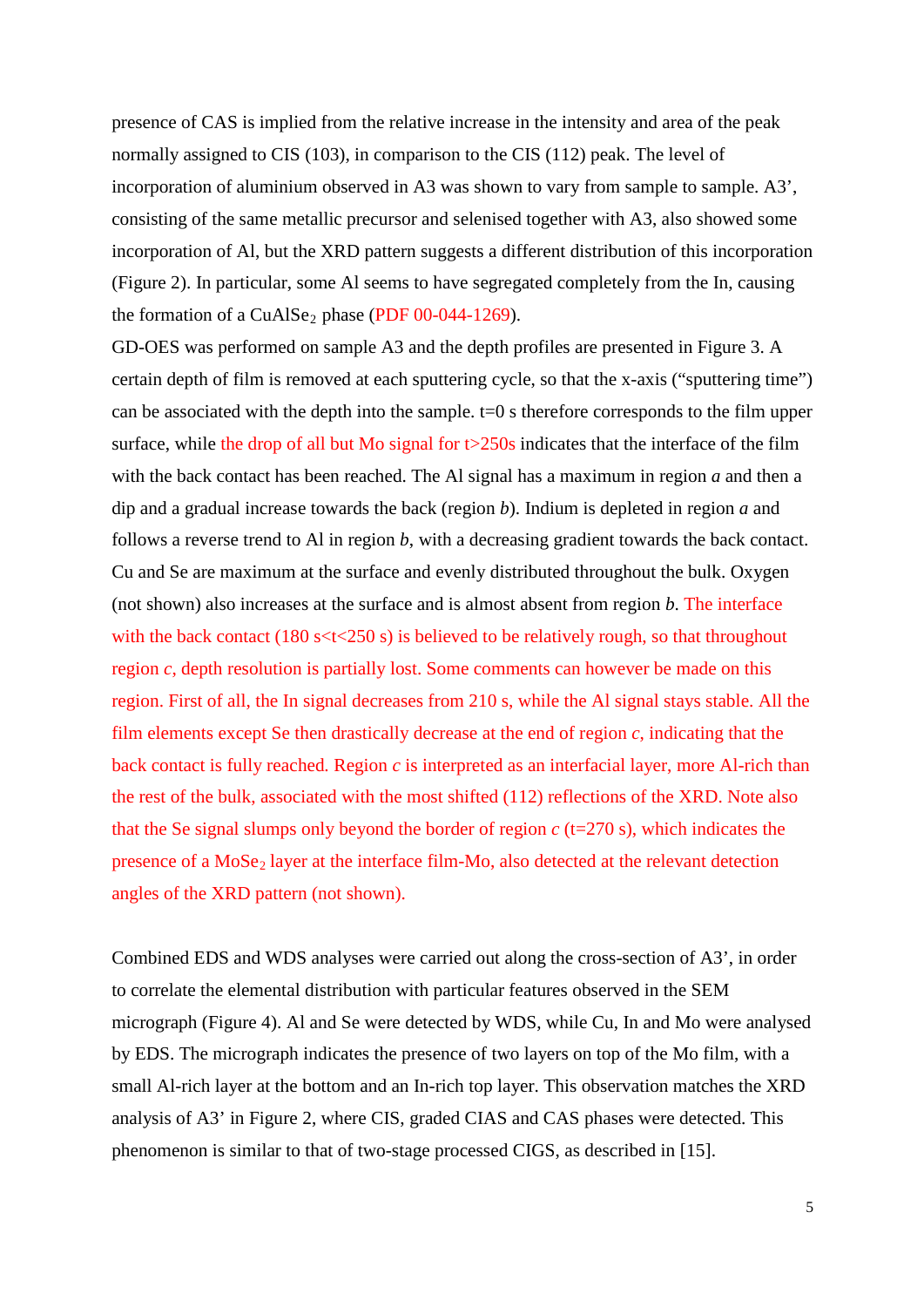The XRD analysis implies that no incorporation of Al into the CIS lattice or any other crystalline phase takes place for compositions below  $x_p = 0.38$ . At  $x_p = 0.38$ , although some CIAS forms, it is not single phase (i.e. one single x value throughout), but instead shows graded compositions of Al and In, leading to partial phase segregation. The distribution observed (GD-OES, XRD) also varies from one sample to the next (e.g. A3, A3'), for no discernable reason. A similar lack of incorporation for  $x_p < 0.39$  was reported in [16]. Cross section WDS and EDS shows that the incorporation of Al into the chalcopyrite lattice yields smaller grain size, which coincides with the poorer crystallinity (broader peaks) observed for the CIAS phases by XRD. It is unclear whether the different CIAS phases are a result of the sole depth distribution of the elements Al and In, or if they also result from variable degrees of incorporation of Al, or even non-homogeneous lateral distribution. At  $x_p = 0.51$  (sample A4), finally, almost complete segregation between CIS and CAS was observed, with CIAS phases of very low crystallinity only.

#### **3.2 Impact of the maximum selenisation temperature**

In order to understand the causes preventing the incorporation of Al into CIS in low x value samples, selenisation trials at different maximum temperatures were performed on  $x_p = 0.11$ precursors. Cu-In-Al/Cu samples were selenised in the tube furnace at four different maximum temperatures, 250°C, 350°C, 450°C and 530°C. Two additional low temperature steps at 130ºC and 250ºC (for the 350 ºC, 450 ºC and 530ºC samples) were introduced because those steps were reported in [17] to yield good crystallinity in CIS grown from stacked elemental layers. The precursor bulks were of atomic composition 50.2% Cu, 44.3% In and 5.5% Al before capping. A 100 nm thick Cu layer ("cap") was added at the end of the sequence, yielding the Cu-rich composition reported in Table 1.

The XRD patterns of the selenised samples are shown in Figure 5. The crystalline phases identified and the annealing temperature steps applied are summarized in Table 2. They show the presence of  $Cu_{2-x}Se$  (powder diffraction file PDF 00-006-0680),  $Cu_{0.938}InSe_2$  (PDF 01-078-2001) and trace  $Cu_{16}In_{9}$  (PDF 00-026-0523) in all selenised samples.  $Cu_{16}In_{9}$  indicates that small amount of metallic precursor remained unconverted. In sample  $B1$ ,  $CuSe<sub>2</sub>$  (PDF 01-071-0046) and  $In_4Se_3$  (PDF 01-083-0039) were also detected. The CIS formed was of low crystallinity at this temperature. The pattern also reveals the presence of small  $\alpha$ -In<sub>2</sub>Se<sub>3</sub> and elemental In phases, which indicates that the precursor has only been partially converted, and is typical of this low temperature.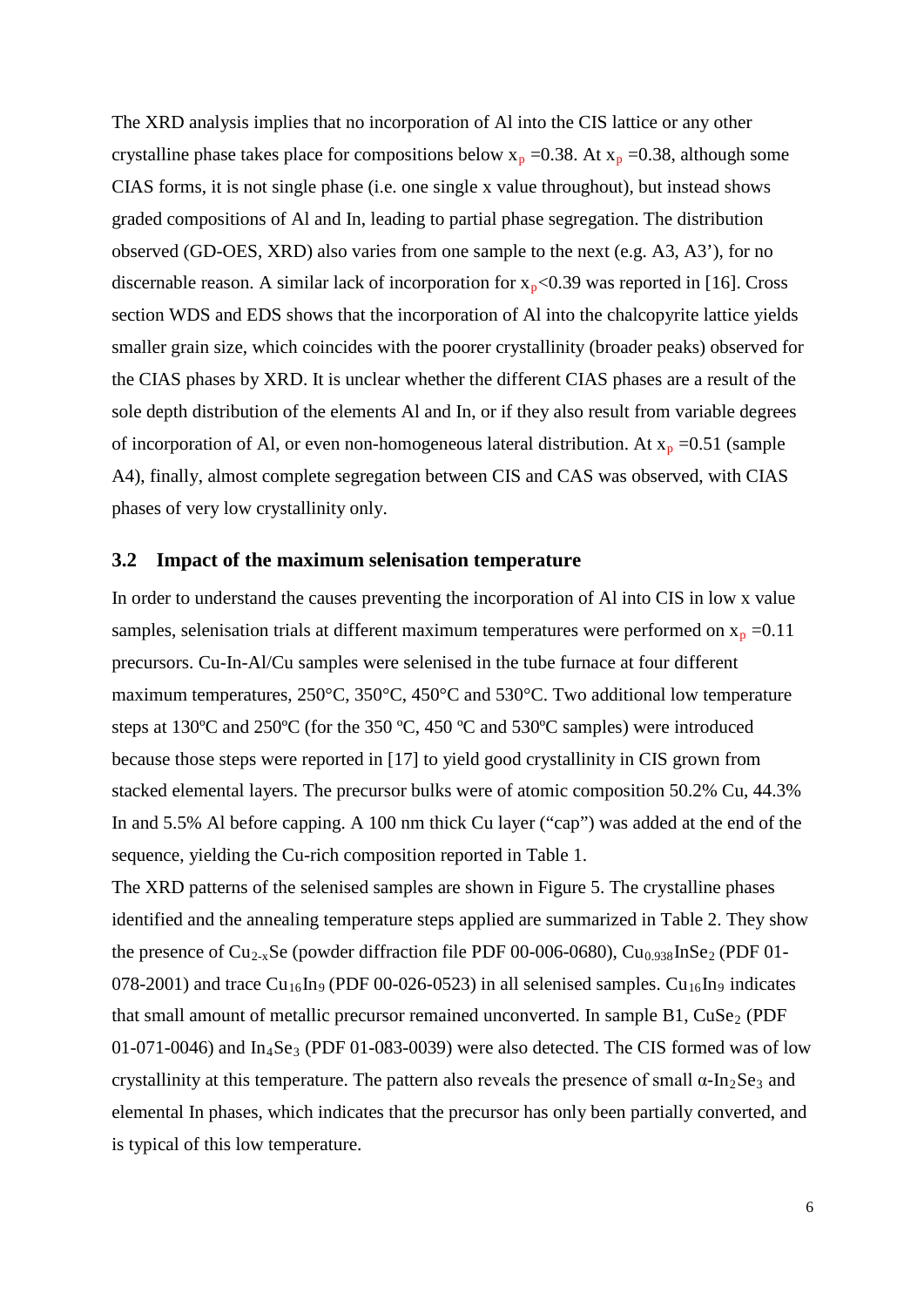In sample B2,  $In_4Se_3$  and  $CuSe_2$  reflections have disappeared, while CIS (PDF 01-078-2001) has grown and become more crystalline, and  $Cu_{2-x}Se$  and some In reflections remain present. The same phases were observed at  $450^{\circ}$ C (sample B3), and finally only CIS and Cu<sub>2-x</sub>Se were visible at 540°C (sample B4). No Al-containing phase was observed in any of these samples.

The EDS analyses are shown in Table 3. Note that the ratio  $\text{[Se]}/(\text{[Al]}+\text{[In]})$  rather than [Se]/([Cu]+[In]+[Al]) is used as a figure of merit in Table 3 to determine whether Se is in excess or in deficit for the formation of  $CuIn<sub>1-x</sub>Al<sub>x</sub>Se<sub>2</sub>$ . This ratio was chosen due to the fact that Cu is in large excess in the precursor, and the element III (Al or In) is therefore the limiting reactant, compared to Cu, for the reaction of formation of CuIn<sub>1-x</sub>Al<sub>x</sub>Se<sub>2</sub>. Thus stoichiometric condition is fulfilled for [Se]/([Al]+[In])=2.The oxygen reaches a maximum of 6.2 at% at 540°C (B4). Note however that the composition of this last sample was only measured after a post-selenisation anneal at 573°C (discussed in section [3.3\)](#page-8-0) and therefore higher levels of oxygen are expected. The measured composition is very Cu- and Se-rich at 250°C (B1), with  $\lceil \text{Cu} \rceil / \lceil \text{Al} \rceil + \lceil \text{In} \rceil \approx 6.09$  (≈1.63 in as-deposited film) and [Se]/([In]+[Al])≈14.33 (2.00 for stoichiometry). This is attributed to an increased presence of these elements near the surface (Cu cap layer and Se evaporated layer), causing an increased X-ray signal in comparison to the other elements buried deeper in the bulk. At 350°C (B2),  $[Cu]/([A1]+[In]) \approx 1.65$ , which is close to the calculated Cu-rich composition of the asdeposited precursor, 1.63. At 450°C (B3),  $\lceil Cu \rceil / (\lceil In \rceil + \lceil A \rceil) \approx 1.02$  is lower than in the asdeposited precursor, while  $x_s = [A1]/([A1]+[In]) \approx 0.09$  is comparable with the as-deposited composition.

At 540°C (B4), [Cu]/([In]+[Al]) increases slightly to 1.14 and [Se]/([In]+[Al]) decreases once more (1.72), so that the overall composition appears Cu-rich and more Se-deficient than at 450°C.

The four B samples were analysed by PP-TOFMS and the resulting depth profiles are shown in Figure 6. Details on the setup can be found in [18]. Depth profiles are displayed as ion beam ratios (IBR). The IBR is the ratio between the signal of a peak, corrected for the isotopic abundance, and the sum of ion matrix signals, corrected each for isotopic abundance. Here <sup>27</sup>Al<sup>+</sup>, <sup>63</sup>Cu<sup>+</sup>, <sup>82</sup>Se<sup>+</sup>, <sup>98</sup>Mo<sup>+</sup>, and <sup>115</sup>In<sup>+</sup> are used as matrix ions.

In sample B1, the indium is absent from region *a*, but has a local maximum in region *b* and has a plateau in region *c*. The Se signal is maximum in region *a* and decreases towards the back. The Cu signal has a plateau in region *a,* an important notch in region *b* and a sloped profile in region *c*. Most remarkable is the aggregation of the Al at the back of the film,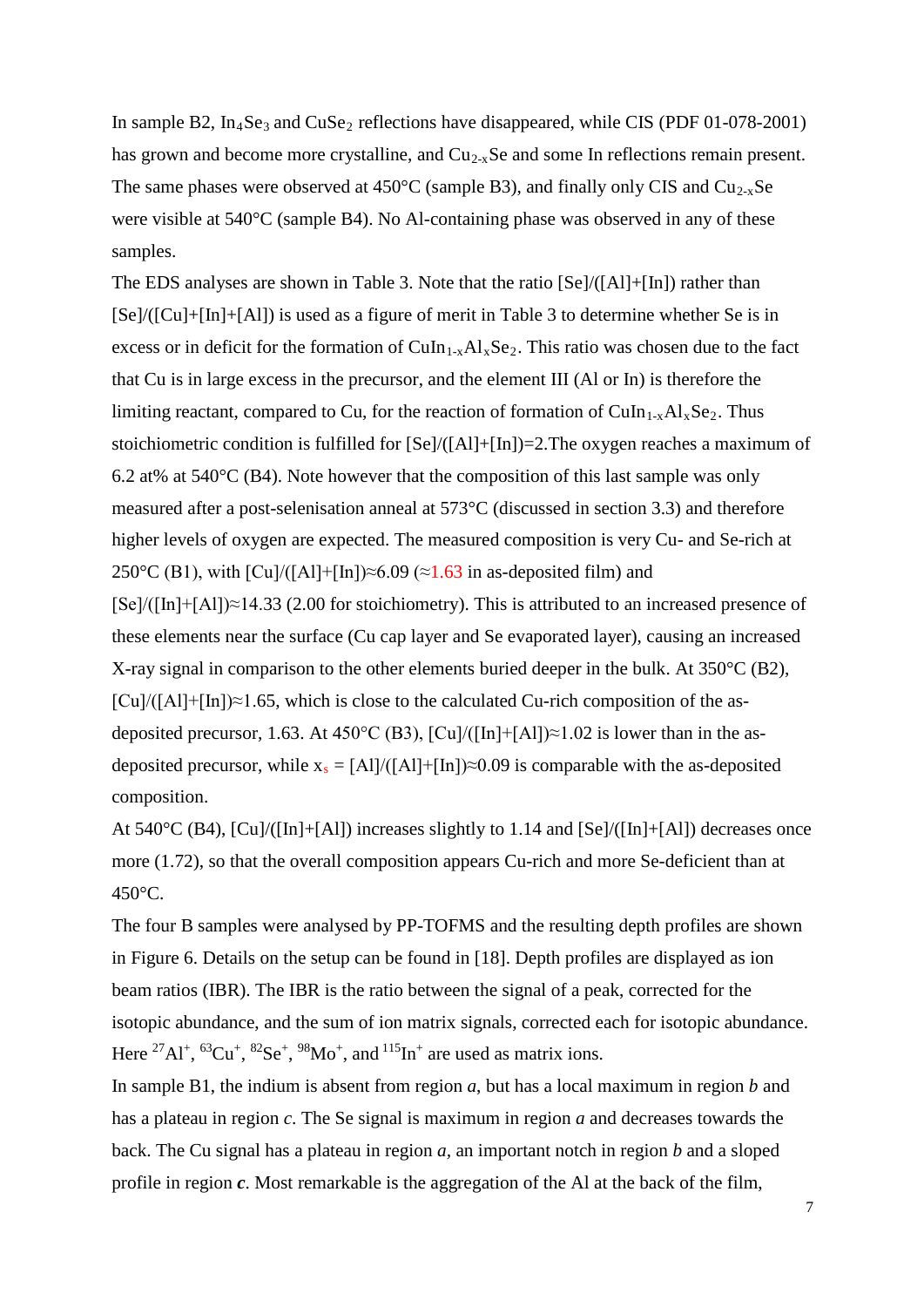already at 250°C. In comparison, sample B2 shows an enhanced interdiffusion of all the elements with the exception of Al, which remains at the back. Region *a* is depleted in Cu but contains a local maximum for In, while region *b* is depleted in In and contains a local maximum for Cu. The notch in the Cu profile is no longer present. In sample B3, Cu, In and Se are distributed fairly evenly. Finally, the depth profile of sample B4 is very similar to that of sample B3 for all the elements. The noise in all the signals of B4 is attributed to extended roughness, due possibly to pinholes in the Mo. This is supported by the rise the rise of the Mo signal prior to that of Al on the inset of sample B4.

Two of the known formation pathways for CIS reported in the literature [19] can apply to this work:

 $CuSe+InSe<sup>2</sup>CuInSe<sub>2</sub>$  (1)

 $Cu<sub>2</sub>Se+2InSe+Se $\rightarrow$ 2CuInSe<sub>2</sub> (2)$ 

Reaction (1) starts at the melting point of Se, 221°C, with the formation of the binary selenides  $CuSe<sub>2</sub>$  and  $In<sub>4</sub>Se<sub>3</sub>$  and is relatively slow. CuSe and InSe can be formed via:  $CuSe<sub>2</sub>+In<sub>4</sub>Se<sub>3</sub> \rightarrow CuSe+4InSe$  (3)

Reaction (2) starts at  $380^{\circ}$ C, and is faster than (1) [19]. It proceeds via the intermediary reaction:

 $2CuSe \rightarrow Cu_2Se + Se$  (4)

These reactions can be matched to the XRD patterns and the PP-TOFMS depth profiles in order to gain understanding of the trends observed.

<span id="page-8-0"></span>In sample B1 ( $250^{\circ}$ C), Se and the Cu cap have only partially diffused into the bulk (PP-TOFMS, EDS), leading to  $CuSe<sub>2</sub>$  and  $Cu<sub>2-x</sub>Se phases being present in region *a* (Figure 6).$  $In_4Se_3$  is present in region *b*, and formed from the In islands mentioned in section [2,](#page-2-0) normally present at the bulk surface, but buried in this case underneath the Cu cap. Only reaction (1) can account for the presence of CIS in this sample. The high presence of  $In_4Se_3$  and  $CuSe_2$  in spite of the long selenisation process (30 min dwell at 250°C), indicate that reaction (3) (and consequently (1)) was blocked. This is attributed to the formation of large crystallites of either  $CuSe<sub>2</sub>$  or  $In<sub>4</sub>Se<sub>3</sub>$  (reactant of InSe), which can have resulted from the slow ramping rate applied in the tube furnace ( $\approx 18^{\circ}$ C/min). Large crystallite size was also reported in [19] to impede the formation of CIS. In sample B2 (350°C), the CIS phase shows an important growth resulting from the total consumption of  $CuSe<sub>2</sub>$  and  $In<sub>4</sub>Se<sub>3</sub>$ , to form CIS. This was made possible by the peritectic decomposition of  $CuSe<sub>2</sub>$  into  $CuSe$  and a Se melt at 340 $°C$ , to form CIS via (1). A better penetration of the Se from the front into the bulk was certainly another factor in this growth. Copper selenides are also present at the surface, with possibly a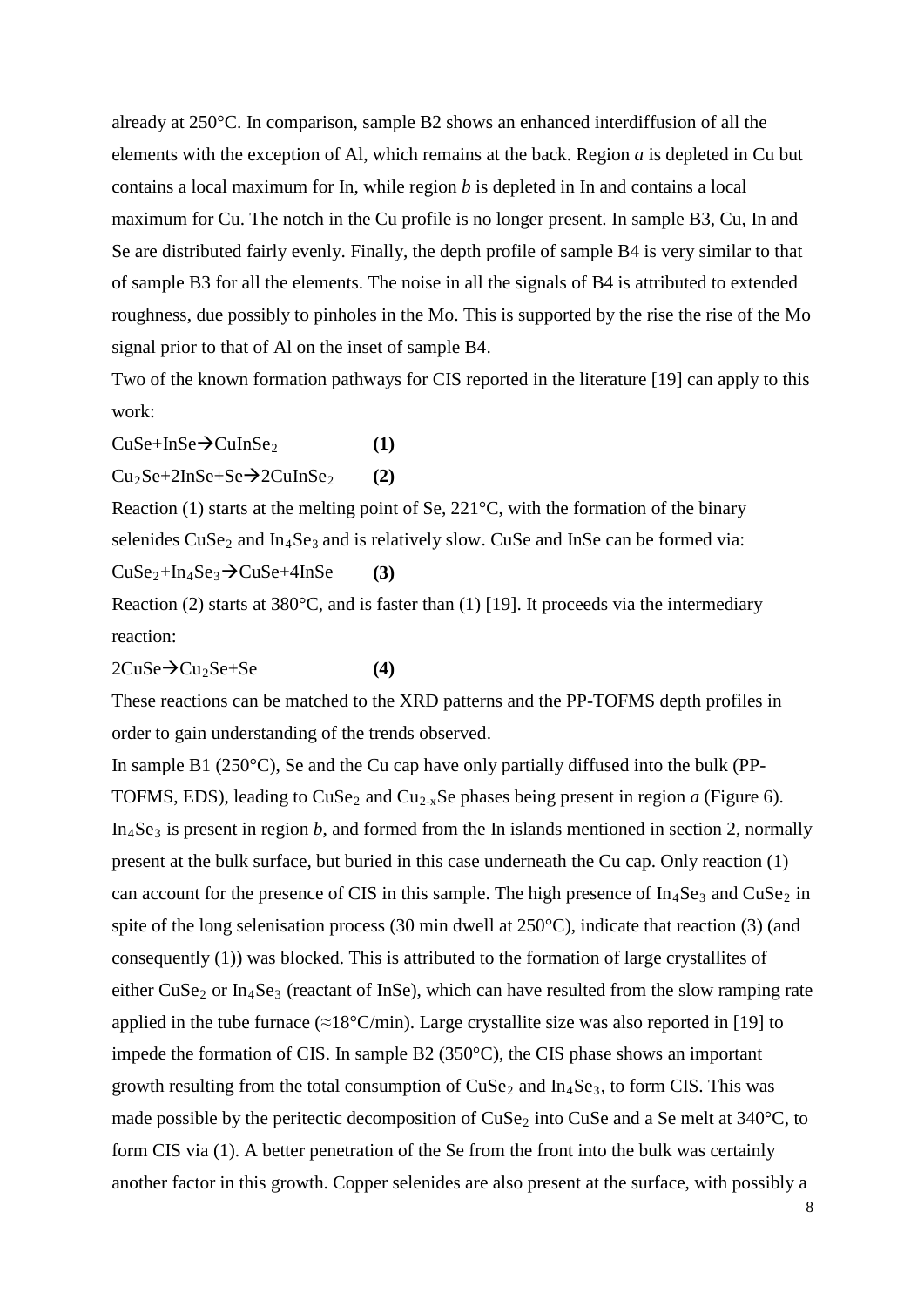thin In phase underneath (PP-TOFMS, XRD). In sample B3 (450°C), the maximum temperature was high enough to consume some of the  $Cu<sub>2</sub>Se$  (high temperature form of  $Cu<sub>2</sub>$  $_{x}$ Se) to form CIS via reaction (2). This is supported by the dampening of the (111) Cu<sub>2-x</sub>Se reflection the most shifted towards higher 2θ angles and the slight growth of the CIS phase compared to B2. Sample B4 (540°C) is very similar to B3.The absence of Al from the XRD phases suggests that it must be present as amorphous Al or  $Al_2O_3$ .  $Al_2O_3$  in particular is known to form very easily and fast [20] at the surface of Al-containing alloys. A crystalline form of Al2O<sup>3</sup> was detected at the back of CIAS films by Dwyer *et al.*[12], but was not detected here.

Depth profiles show that the segregation of Al at the back has already taken place at 250°C (sample B1). This phenomenon is very similar to the observed segregation of Ga at the back of two-stage processed CIGS [21]. The most commonly suggested reason for this phenomenon is the relatively high temperature of formation of Ga selenides, compared to In selenides [21, 22]. This hypothesis also applies to CIAS, since the only known selenide of aluminium is  $Al_2Se_3$ , which was reported to form at 480°C [23], against 221°C for the first In selenides. At the melting point of Se, In and Cu are driven towards the front by the formation of selenides with the liquid Se which started diffusing, while Al stays at the back since it cannot form any selenide. As the temperature increases, the binary selenides of In and Cu then go on to forming CIS, and the Al stays at the back until 480°C, when it start forming CIAS and/or CAS [23]. At this stage, only interdiffusion between the CIS at the front and the CAS (or low In-content CIAS) at the back can yield a single phase CIAS bulk. This interdiffusion clearly did not occur in the selenised samples.

#### **3.3 Post-selenisation anneal (PSA)**

An additional annealing process of 60 min at 573°C, in a 1000 Pa Ar atmosphere and without introducing extra Se, was performed on B4. This sample had already been selenised at 540°C (see section [3.2\)](#page-5-0). This treatment, to which we will refer in this discussion as post-selenisation anneal (PSA), was reported by Marudachalam *et al.* [21] to yield rediffusion of the Ga that had segregated at the back of 2-stage processed CIGS.

The XRD pattern of B4 after the treatment is displayed in Figure 7. It shows a modified CIS phase which peaks are broader and shifted towards higher angles. In spite of the relatively high temperature used, no bending or corrugation of the substrate was observed. The main diffraction peak of the Mo layer underlying the film, shown in the inset of Figure 7, did not shift more than the step size of the scan  $(<0.02^{\circ})$ , unlike what would be expected if important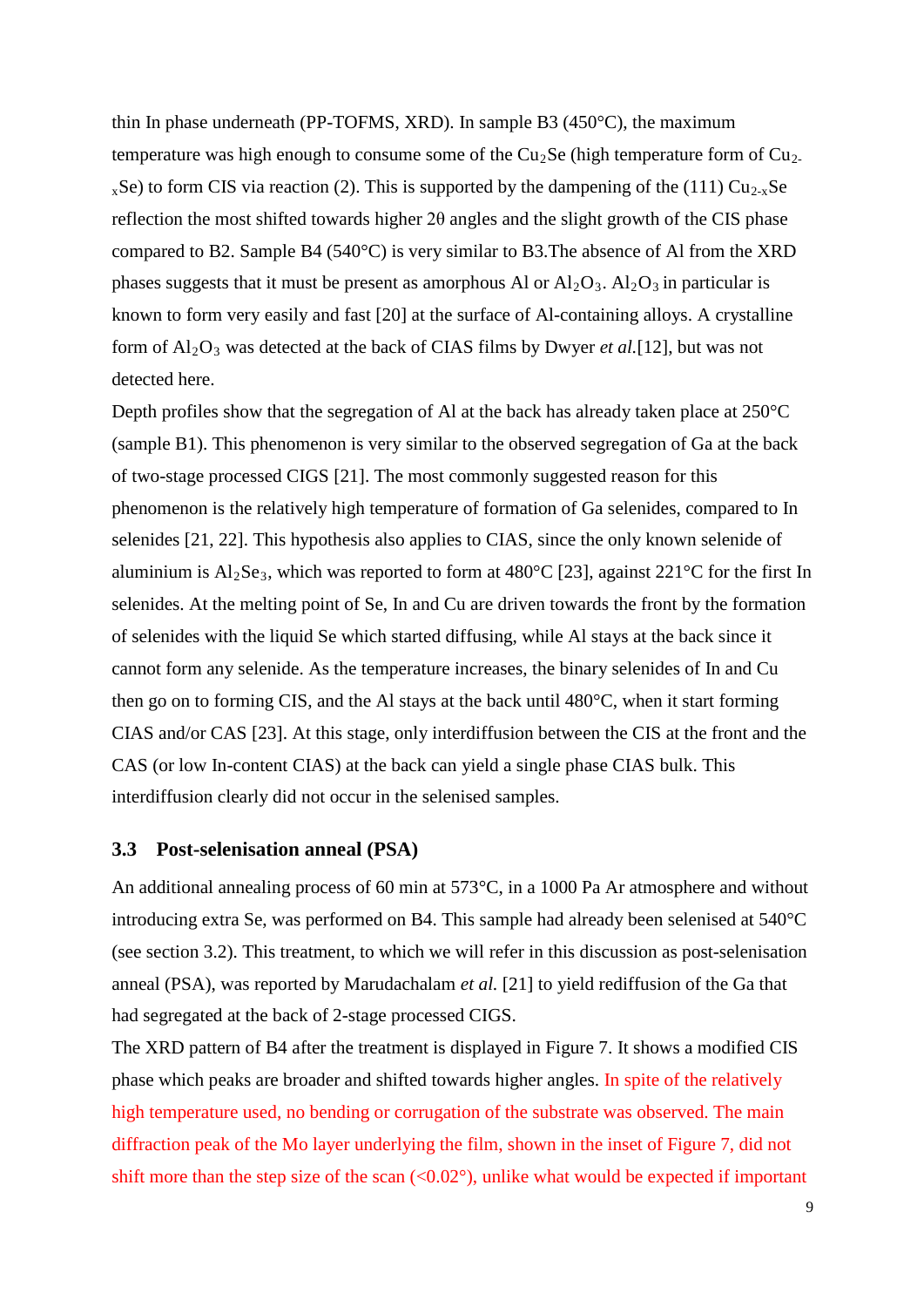stresses were present in the sample. Furthermore, a small (112) CIS reflection is still present at the same angle as before PSA. The shifted reflections observed are therefore interpreted as a result of the incorporation of Al into the CIS lattice to form CIAS.

The lattice parameters *a* and *c* were assessed by fitting the experimental pattern with a tetragonal system of appropriate lattice parameters *a* and *c*. The main source of error in the lattice parameters was the step size of the scan, 0.02°. Since a change in *a* (or *c*) impacts differently the position of each peak of the pattern, the error in the lattice parameters depends on what peak is used for its determination. In this work, the (312) peak was used for assessing *a*, and the (116) peak for assessing *c*, yielding errors of  $\pm 0.002$ Å and  $\pm 0.005$ Å in *a* and *c* respectively, except for the CIS phase after PSA, where the (112) reflection was used for *a*  due to a too low intensity of the (312) reflection. The lattice parameters before and after PSA, their respective errors and the calculated tetragonal distortion *Δ=2-c/a* are summarized in Table 4.

Using the change in lattice parameter *a* before PSA (CIS phase) and after PSA (CIAS phase) and assuming a Vegard's law, an estimate of the ratio  $x_{\text{xd}}=[\text{Al}]/([\text{Al}]+[\text{In}])$  can be calculated:

$$
x_{xrd} = \frac{a(Culn_{1-x}Al_xSe_2) - a(CulnSe_2)}{a(CuAlSe_2) - a(CulnSe_2)} \qquad (5)
$$

with  $a(M)$  the lattice parameter of the species M. The values used to calculate  $x<sub>xtd</sub>$  are  $a$ (CuInSe<sub>2</sub>)=5.781 Å and  $a$ (CuIn<sub>1-x</sub>Al<sub>x</sub>Se<sub>2</sub>)=5.761 Å, as measured prior to and after postselenisation treatment, respectively, and  $a$ (CuAlSe<sub>2</sub>)=5.606 Å, corresponding to the PDF file 00-044-1269. The tetragonal distortion of the CIS phase is in good agreement with the literature, where the *Δ* values (selected values are listed in reference [24]) generally vary between -0.008 and -0.010. Using equation (5) the values obtained are  $x_{\text{xtd}}(a) = 0.11 \pm 0.03$  or  $x<sub>xd</sub>(c) = 0.08\pm0.01$ , depending on whether the *a* lattice parameter or the *c* lattice parameter is used for their determination, respectively.

GD-OES was performed on B4 after PSA and compared to the depth profiles performed after selenisation only (Figure 8). Note that softer plasma conditions and a smaller crater area were used for the measurement after PSA due to a reduced sample size. The two depth profiles show no significant difference, with increased Cu and Se signals at the front (region *a*), relatively constant signals through most of region *b.* A similar increase of the Al signal, in parallel with a decrease of Cu and In, is also observed near the interface with the Mo (end of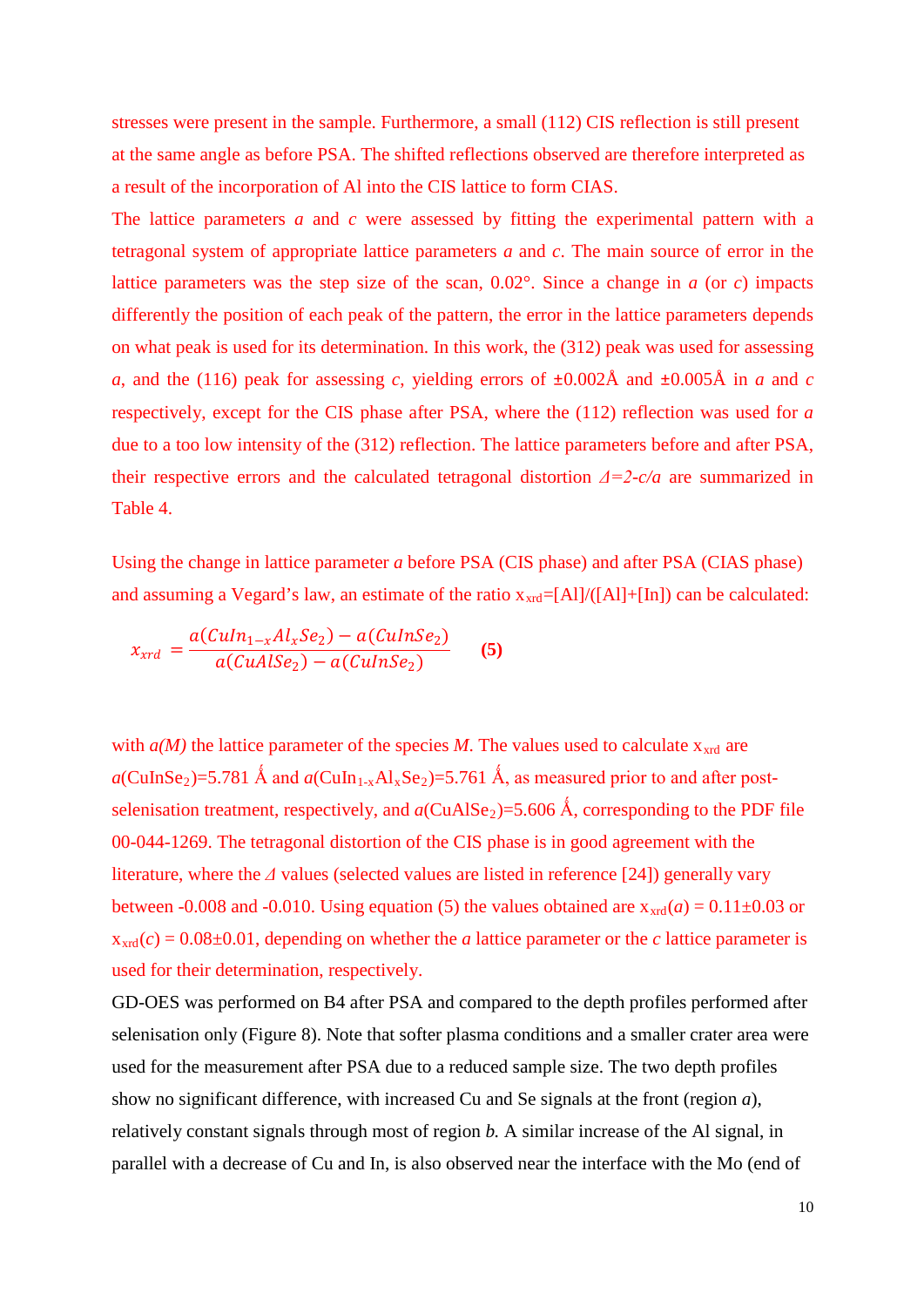region *b*). The post-selenisation treatment did not yield any change in thickness when measured by stylus profilometry.

PSA therefore yielded incorporation of some of the aluminium into the CIS lattice of sample B4. This treatment did not, however, cause re-diffusion of Al from the back of the layer into the bulk, as GD-OES data (Figure 8) still shows segregation of Al at the back after PSA. It seems instead that Al was incorporated into the CIS lattice where Al was already present, that is near the Mo back contact. Some Al-free CIS was therefore left in the rest of the bulk.

# **4 Conclusion**

Cu-In-Al thin films with four different x=[Al]/([Al]+[In]) ratios were selenised. Only for precursors with x>0.38 did the selenisation lead to some incorporation of the Al into the chalcopyrite lattice of CuInSe<sub>2</sub>. Samples of content  $x=0.11$  were selenised at temperatures ranging 250-540°C. XRD and PP-TOFMS analyses showed that the absence of CIAS originated in part from the Al segregation at the back of the film, at temperatures as low as 250°C. This is due to an excessive difference in temperature of formation between the binary selenides of In and that of  $Al<sub>2</sub>Se<sub>3</sub>$ . A post selenisation anneal at high temperature indicated a partial incorporation of Al into the CIS lattice and could be a new route towards fabricating single phase CIAS.

# **Acknowledgements**

The authors acknowledge support of the UK Engineering and Physical Sciences Research Council SUPERGEN Initiative for the program 'PV-21'.

# **References**

[1] M.A. Green, K. Emery, Y. Hishikawa, W. Warta, E.D. Dunlop, Solar cell efficiency tables (version 39), Progress in Photovoltaics: Research and Applications, 20 (2012) 12-20. [2] P.D. Paulson, M.W. Haimbodi, S. Marsillac, R.W. Birkmire, W.N. Shafarman, CuIn<sub>1-</sub>  $_{x}Al_{x}Se_{2}$  thin films and solar cells, Journal of Applied Physics, 91 (2002) 10153-10156. [3] T. Dullweber, U. Rau, M.A. Contreras, R. Noufi, H.W. Schock, Photogeneration and carrier recombination in graded gap  $Cu(In,Ga)Se<sub>2</sub> solar cells$ , IEEE Transactions on Electron Devices, 47 (2000) 2249-2254. [4] S. Siebentritt, What limits the efficiency of chalcopyrite solar cells?, Solar Energy Materials and Solar Cells, 95 1471-1476. [5] G. Hanna, A. Jasenek, U. Rau, H.W. Schock, Influence of the Ga-content on the bulk defect densities of  $Cu(In,Ga)Se_2$ , Thin Solid Films, 387 (2001) 71-73.

[6] I. Repins, M.A. Contreras, B. Egaas, C. DeHart, J. Scharf, C.L. Perkins, B. To, R. Noufi, 19.9%-efficient ZnO/CdS/CuInGaSe<sub>2</sub> solar cell with 81.2% fill factor, Progress in Photovoltaics, 16 (2008) 235-239.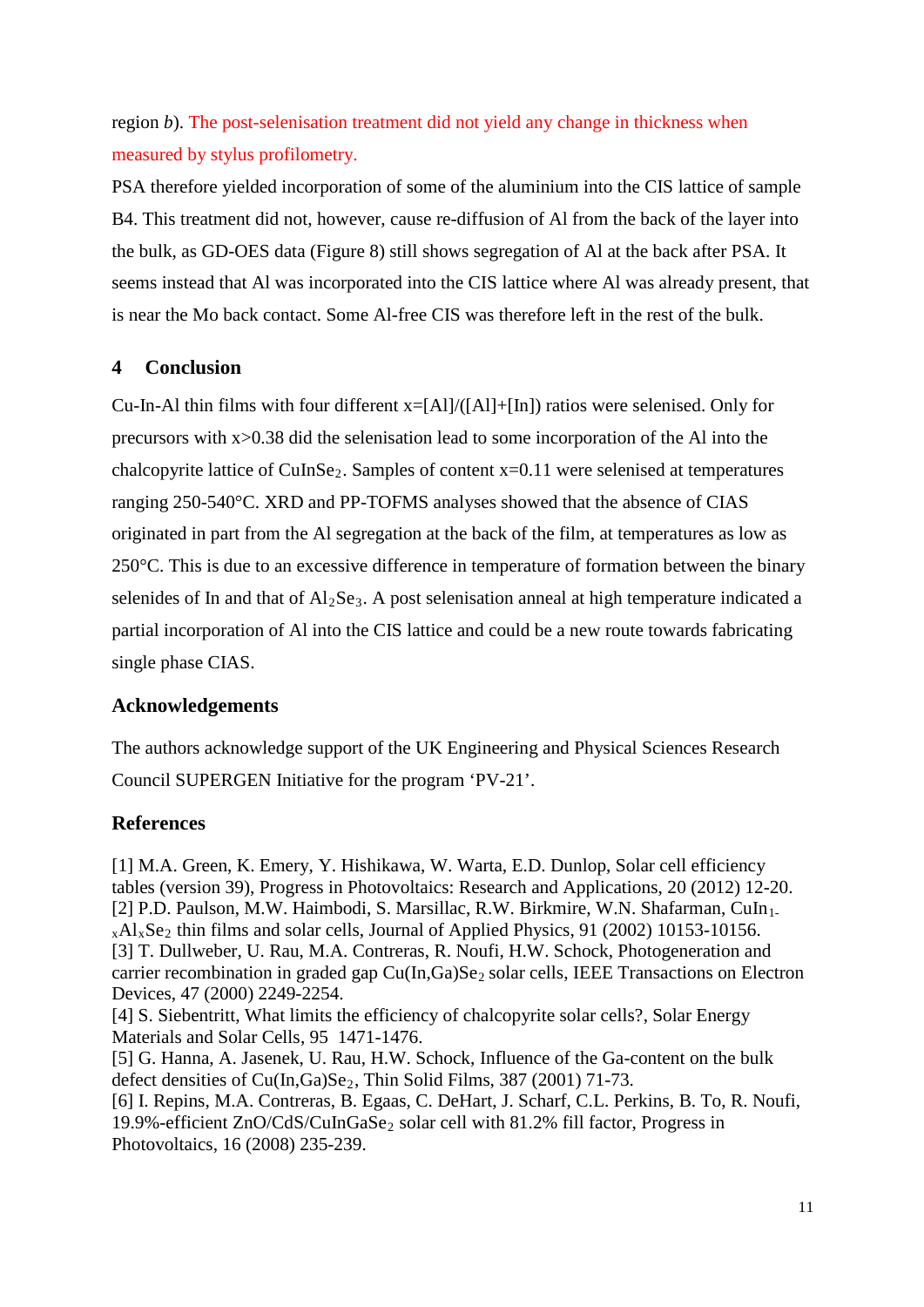[7] P. Jackson, D. Hariskos, E. Lotter, S. Paetel, R. Wuerz, R. Menner, W. Wischmann, M. Powalla, New world record efficiency for  $Cu(In,Ga)Se<sub>2</sub>$  thin-film solar cells beyond 20%, Progress in Photovoltaics: Research and Applications, 19 (2011) 894-897.

[8] S. Marsillac, P.D. Paulson, M.W. Haimbodi, R.W. Birkmire, W.N. Shafarman, Highefficiency solar cells based on Cu(InAl)Se<sub>2</sub> thin films, Applied Physics Letters, 81 (2002) 1350-1352.

[9] I. Bondar', A. Vaipolin, L. Unyarkha, Inorganic Materials, 21 (1985) 1447-1449. [10] L. Palatnik, E. Belova, Inorganic Materials, 3 (1967) 865-870.

[11] Solar Frontier, Solar Frontier Sets New Efficiency World Record, *retrieved 29th February 2012*, http://www.solar-frontier.com/eng/news/2012/C002980.html.

[12] D. Dwyer, I. Repins, H. Efstathiadis, P. Haldar, Selenization of co-sputtered CuInAl precursor films, Solar Energy Materials and Solar Cells, 94 (2010) 598-605.

[13] R. Aninat, Study of  $Cu(In,A)Se<sub>2</sub>$  thin films prepared by selenisation of sputtered metallic precursors for applications in solar cells, PhD thesis: Northumbria University 2012 [14] R. Klenk, R. Menner, D. Cahen, H.W. Schock, Improvement of  $Cu(Ga, In)Se<sub>2</sub>$  based solar cells by etching the absorber, in: proceedings of  $21<sup>st</sup> IEEE Photovoltaic$  Specialists Conference, 1990, vol. 1, p.^pp. 481-486.

[15] D.G. Moon, J.H. Yun, J. Gwak, S. Ahn, A. Cho, K. Shin, K. Yoon, S. Ahn,  $Cu(In,Ga)Se<sub>2</sub>$  thin films without Ga segregation prepared by the single-step selenization of sputter deposited Cu-In-Ga-Se precursor layers, Energy & Environmental Science, 5 (2012) 9914-9921.

[16] J. Olejnícek, C.A. Kamler, S.A. Darveau, C.L. Exstrom, L.E. Slaymaker, A.R. Vandeventer, N.J. Ianno, R.J. Soukup, Formation of  $CuIn_{1-x}Al_xSe_2$  thin films studied by Raman scattering, Thin Solid Films, 519 (2011) 5329-5334.

[17] R. Caballero, C. Guillén, CuInSe<sub>2</sub> Formation by selenization of sequentially evaporated metallic layers, Solar Energy Materials and Solar Cells, 86 (2005) 1-10.

[18] K.G. Reinsberg, C. Schumacher, A. Tempez, K. Nielsch, J.A.C. Broekaert, Depth-profile analysis of thermoelectric layers on Si wafers by pulsed r.f. glow discharge time-of-flight mass spectrometry, Spectrochimica Acta Part B: Atomic Spectroscopy, 76 (2012) 175-180. [19] F. Hergert, R. Hock, A. Weber, M. Purwins, J. Palm, V. Probst, In situ investigation of the formation of  $Cu(In,Ga)Se<sub>2</sub>$  from selemsed metallic precursors by X-ray diffraction - The impact of Gallium, Sodium and Selenium excess, Journal of Physics and Chemistry of Solids, 66 (2005) 1903-1907.

[20] T. Do, N.S. McIntyre, Pressure effects on aluminium oxidation kinetics using X-ray photoelectron spectroscopy and parallel factor analysis, Surface Science, 440 (1999) 438-450. [21] M. Marudachalam, R. Birkmire, J.M. Schultz, T. Yokimcus, Characterization of Cu-In-Ga precursors used to form  $Cu(In,Ga)Se<sub>2</sub>$  films, in: proceedings of  $24<sup>th</sup> IEEE Photovoltaic$ Specialists Conference 1994, vol. 1, p.^pp. 234-237 vol.231.

[22] B.M. Basol, V.K. Kapur, A. Halani, C.R. Leidholm, J. Sharp, J.R. Sites, A. Swartzlander, R. Matson, H. Ullal,  $Cu(In, Ga)Se<sub>2</sub>$  thin films and solar cells prepared by selenization of metallic precursors, Journal of Vacuum Science & Technology a-Vacuum Surfaces and Films, 14 (1996) 2251-2256.

[23] S. Jost, F. Hergert, R. Hock, M. Purwins, R. Enderle, Real-time investigations of selenization reactions in the system Cu-In-Al-Se, physica status solidi (a), 203 (2006) 2581- 2587.

[24] W. Paszkowicz, R. Lewandowska, R. Bacewicz, Rietveld refinement for CuInSe<sub>2</sub> and  $CuIn<sub>3</sub>Se<sub>5</sub>$ , Journal of Alloys and Compounds, 362 (2004) 241-247.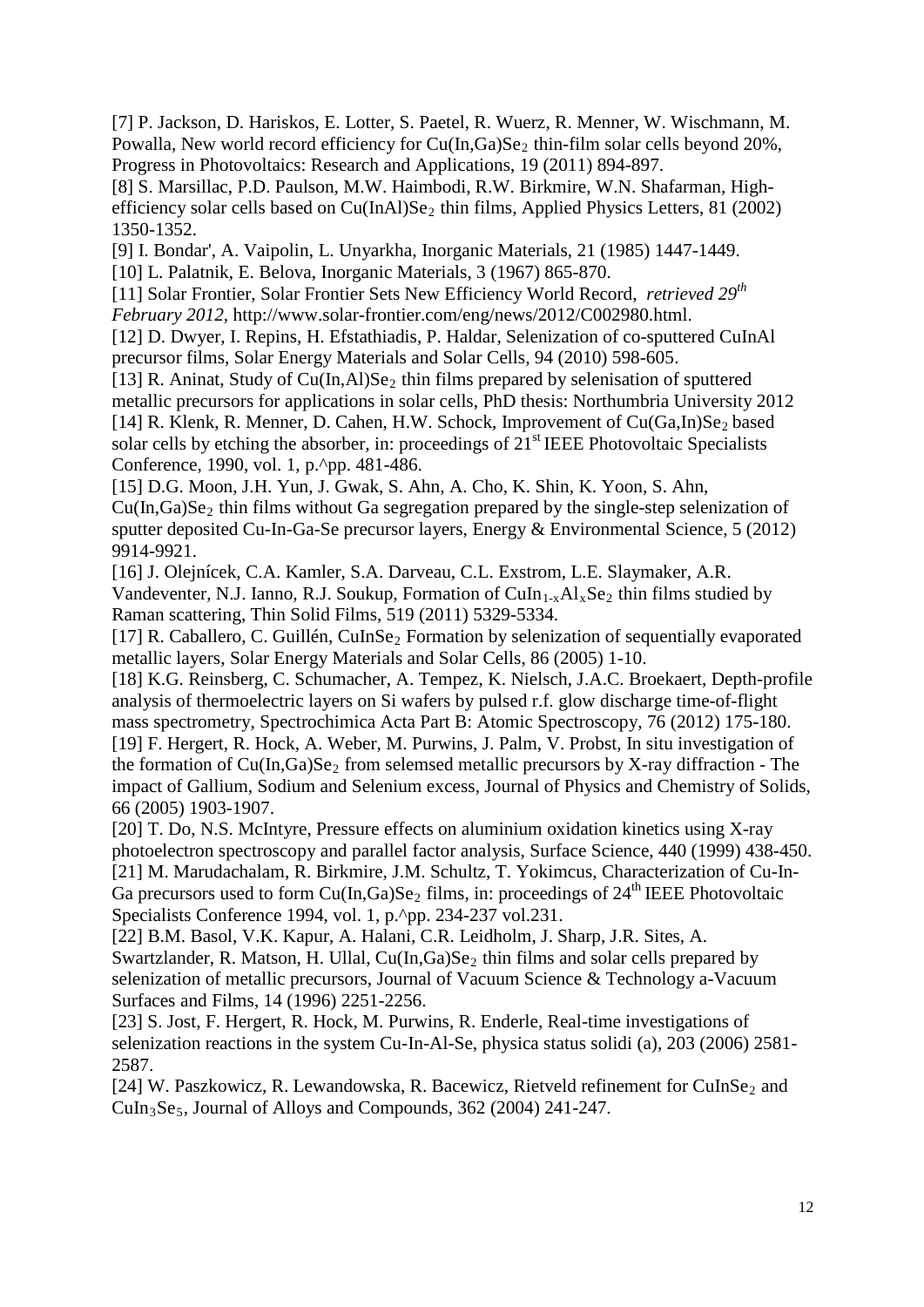**Table 1: Deposition and processing data for the samples presented. EDS compositions in italics are overall compositions including the Cu capping layer. They were extrapolated from the precursor composition and mass before capping, and the thickness of the Cu cap.**

**Table 2: Selenisation steps summary and phases detected in the XRD scans. \* indicates phases found only in trace amounts or low crystallinity.** 

**Table 3: EDS composition of B1, B2, B3 and B4. Note: B4 was analysed after a post-selenisation anneal at 573°C for 60 min without Se.**

**Table 4: Lattice parameters and tetragonal distortion of the different chalcopyrite phases observed in the XRD patterns before and after post-selenisation anneal, determined using EVA**  10.0 software from Brüker AXS. The values of  $x<sub>ard</sub>$  determined from the lattice parameters of **the CIAS phase are also reported.**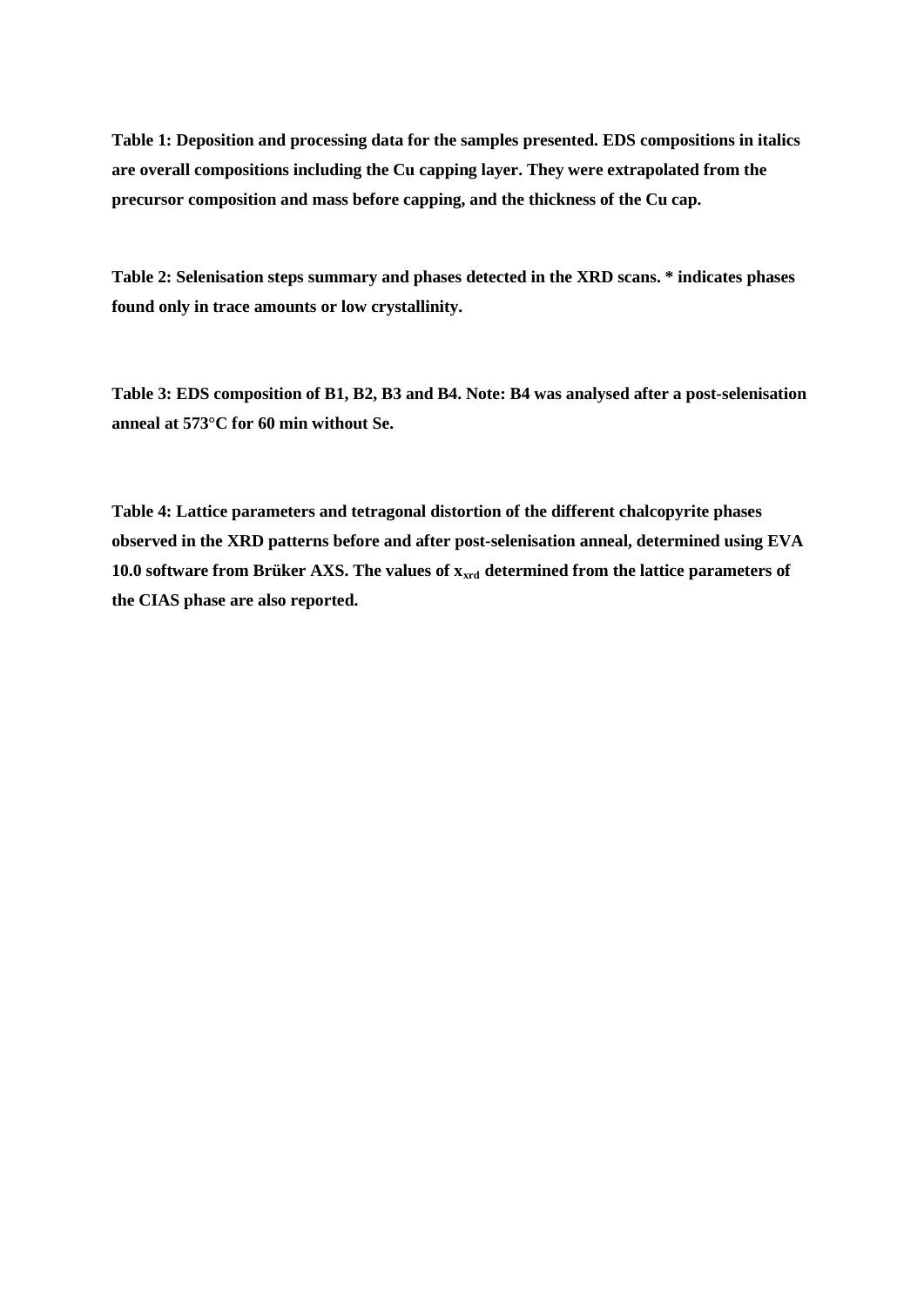**Figure 1: XRD patterns of four selenised Cu-In-Al precursors, A1 (** $x_p$ **=0.11, 530°C, 30 min dwell, 1000 Pa H2/N2), A2 (xp=0.31, 530°C, 30 min, 1000 Pa H2/N2), A3 (xp=0.38, 530°C, 30 min, 1000 Pa H2/N2) and A4 (xp=0.51, 540°C, 30 min, 1000 Pa Ar).** 

**Figure 2: XRD patterns of A3' and A3, made of identical precursors**  $(x_p=0.38)$  **and selenised together (530°C, 30 min, 1000 Pa H2/N2).**

**Figure 3: GD-OES depth profiles of A3 (** $x_p$ **=0.38, 530°C, 30 min, 1000 Pa**  $H_2/N_2$ **). For clarity of the figure, the Se signal was amplified and the Mo signal decreased.** 

**Figure 4: WDS/EDS linescan (a) performed along the cross section of A3' (xp=0.38, 530°C, 30 min, 1000 Pa H2/N2). Next to each element is indicated the detection technique used. The linescan is shown on the SEM micrograph of the cross section (b).**

**Figure 5: XRD patterns of samples B1, B2, B3 and B4 after selenisation. The low crystallinity phases In and α-In2Se<sup>3</sup> are not marked on the graphs for clarity but are reported in Table 2.** 

**Figure 6: PP-TOFMS depth profiles of B1 (130°C-250°C), B2 (130°C-250°C-350°C), B3 (130°C-250°C-450°C) and B4 (130°C-250°C-540°C). The Al profile is zoomed on in the inset graphs. The regions defined (a, b and c) are discussed in the body of the text.** 

**Figure 7: XRD patterns of sample B4 before (black line) and after (red line) 1h post-selenisation anneal (573°C, 60 min, 1000 Pa Ar). In the inset the Mo (110) reflection is shown. The absence of significant shift for this reflection rules out important lattice strain in the film.** 

**Figure 8: GD-OES depth profiles of B4 before (***top***) and after (***bottom***) 60 min anneal without Se. The signal intensities and the sputtering time were normalised to the Mo signal for the comparison of the two graphs.**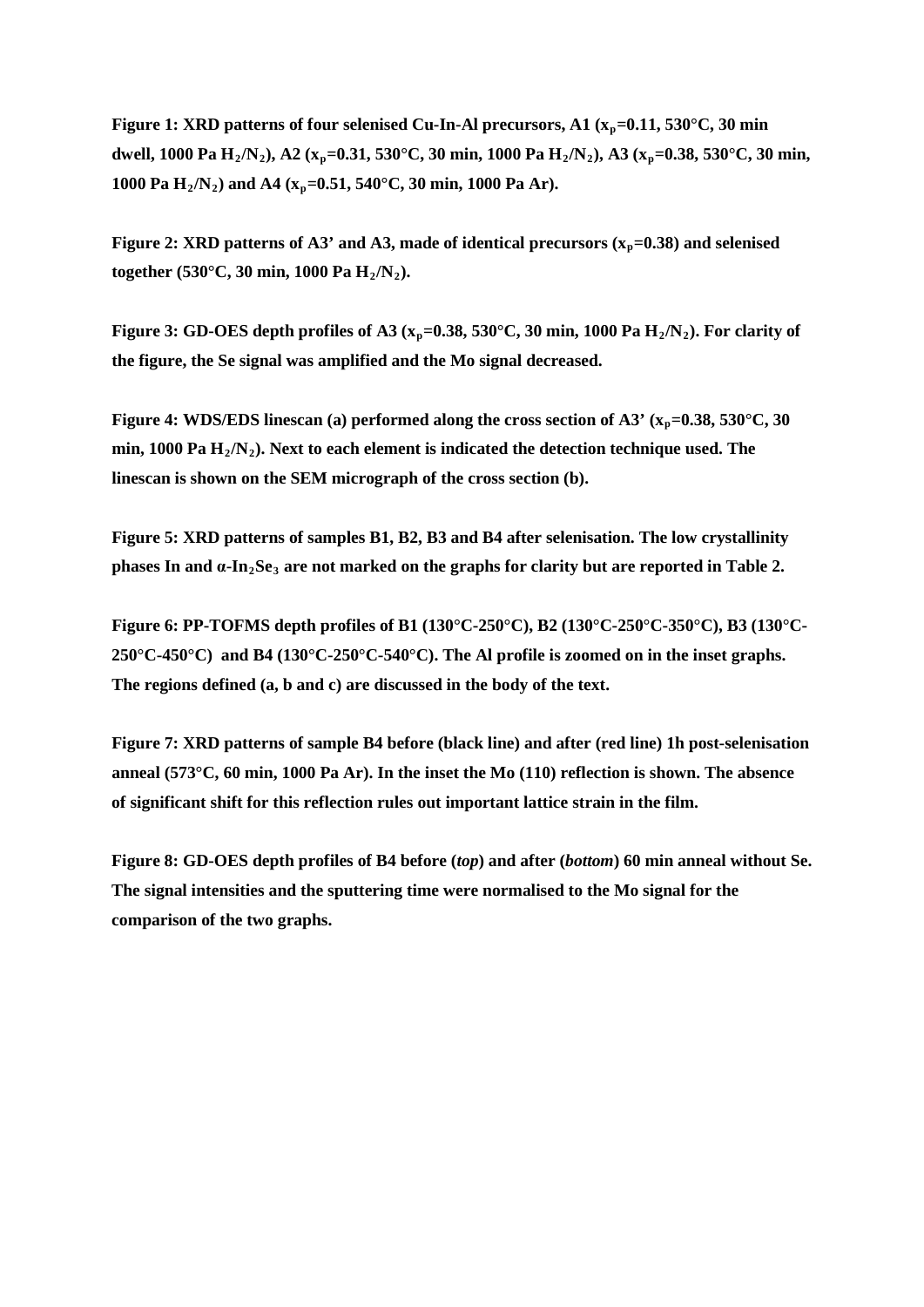| ID             | Layout            | Comp. $(at\%)$ |             |      | Se?   | Gas       | <b>Pressure</b> | <b>Dwell</b>                                           | <b>Dwell</b> | Ramp         |
|----------------|-------------------|----------------|-------------|------|-------|-----------|-----------------|--------------------------------------------------------|--------------|--------------|
|                |                   | Cu             | In          | Al   |       |           | (Pa)            | Temperature duration duration<br>$({}^{\circ}{\bf C})$ | (min.)       | (min.)       |
| A <sub>1</sub> | $Cu$ -In-Al       | 46.0           | 48.0        | 6.0  | Yes   | $H_2/N_2$ | 1000            | 530                                                    | 30           | $\approx 30$ |
| A2             | $Cu$ -In-Al       | 48.0           | 38.0        | 14.0 | Yes   | $H_2/N_2$ | 1000            | 530                                                    | 30           | $\approx 30$ |
| A <sub>3</sub> | $Cu$ -In-Al       | 49.0           | 31.5        | 19.5 | Yes   | $H_2/N_2$ | 1000            | 530                                                    | 30           | $\approx 30$ |
| A <sub>4</sub> | $Cu$ -In-Al       | 48.0           | 25.0        | 27.0 | Yes   | Ar        | 1000            | 540                                                    | 30           | $\approx 30$ |
| A3'            | $Cu$ -In-Al       | 49.0           | 31.5        | 19.5 | Yes   | $H_2/N_2$ | 1000            | 530                                                    | 30           | $\approx 30$ |
| B1             | Cu-In-Al/Cu       | 62.0           | 33.8        | 4.2  | Yes   | Ar        | 600             | 130-250                                                | 30(x2)       | $\approx$ 13 |
| B <sub>2</sub> | $Cu$ -In-Al/ $Cu$ | 62.0           | 33.8        | 4.2  | Yes   | Ar        | 600             | 130-250-350                                            | 30(x3)       | $\approx$ 20 |
| B <sub>3</sub> | $Cu$ -In-Al/ $Cu$ |                | $62.0$ 33.8 | 4.2  | Yes   | Ar        | 600             | 130-250-450                                            | 30(x3)       | $\approx$ 25 |
|                | $Cu$ -In-Al/Cu    |                | $62.0$ 33.8 |      | Yes   | Ar        | 600             | 130-250-530                                            | 30(x3)       | $\approx 30$ |
| <b>B</b> 4     |                   |                |             | 4.2  | $No*$ | Ar        | 1000            | 573                                                    | 60           | $\approx 30$ |

\*Post-selenisation anneal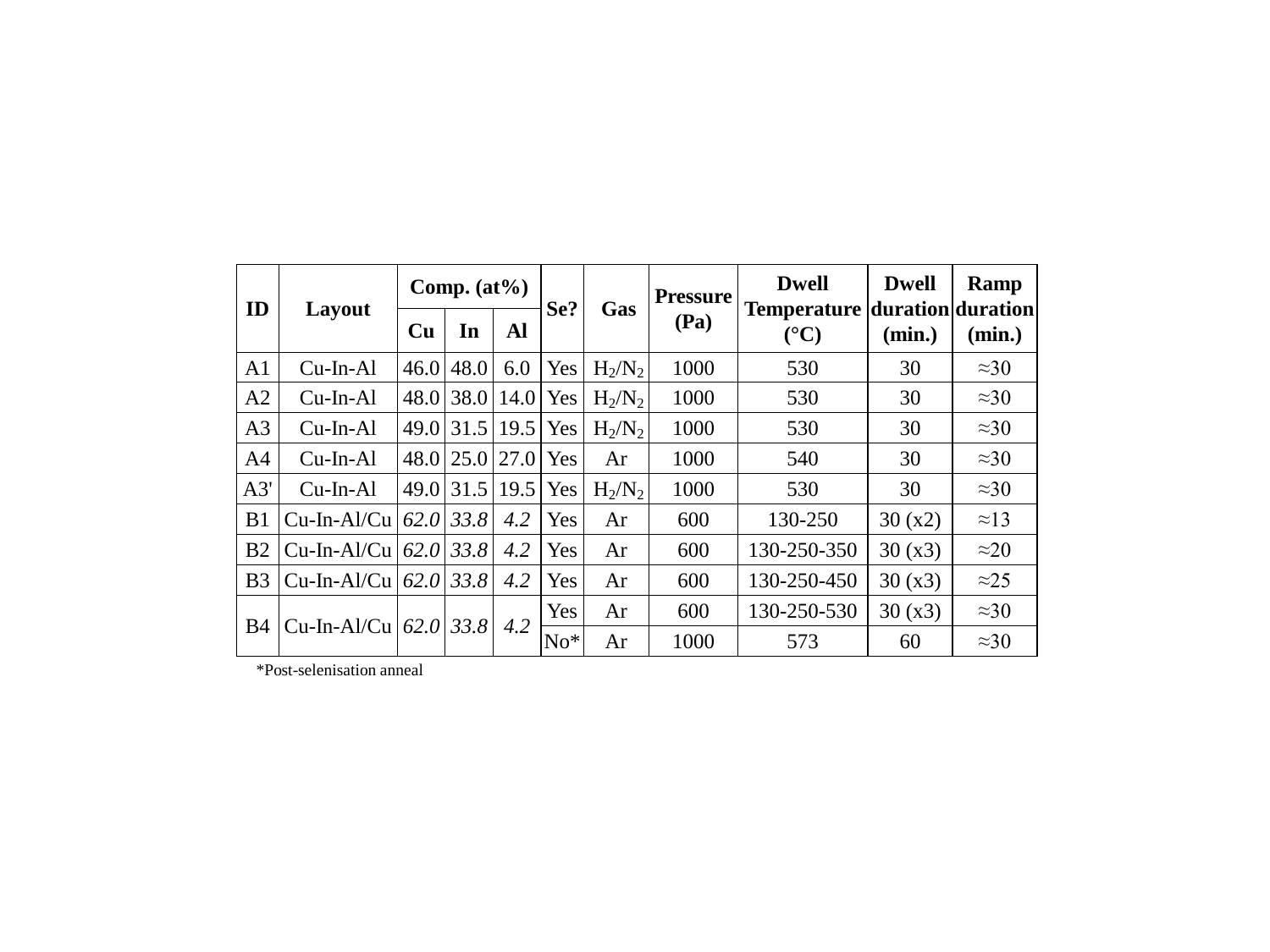|           | Step 1 | Step 2                                                    | Step 3 | <b>XRD</b> phases                                                                                                |
|-----------|--------|-----------------------------------------------------------|--------|------------------------------------------------------------------------------------------------------------------|
| <b>B1</b> |        | $130^{\circ}C$   $250^{\circ}C$                           |        | $Cu0.938InSe2*, Cu2-xSe, CuSe2,$<br>$In_4Se_3$ , $\alpha$ - $In_2Se_3$ <sup>*</sup> , $Cu_{16}In_9$ <sup>*</sup> |
| B2        |        | 130 °C   250 °C   350 °C                                  |        | Cu <sub>2-x</sub> Se, Cu <sub>0.938</sub> InSe <sub>2</sub> , Cu <sub>16</sub> In <sub>9</sub> *, In*            |
| <b>B3</b> |        | $130^{\circ}$ C   250 $^{\circ}$ C   450 $^{\circ}$ C     |        | Cu <sub>2-x</sub> Se, Cu <sub>0.938</sub> InSe <sub>2</sub> , Cu <sub>16</sub> In <sub>9</sub> *, In*            |
| <b>B4</b> |        | $130^{\circ}$ C   250 <sup>°</sup> C   540 <sup>°</sup> C |        | $Cu_{2-x}Se$ , $Cu_{0.938}InSe_2$                                                                                |

\* Traces or low crystallinity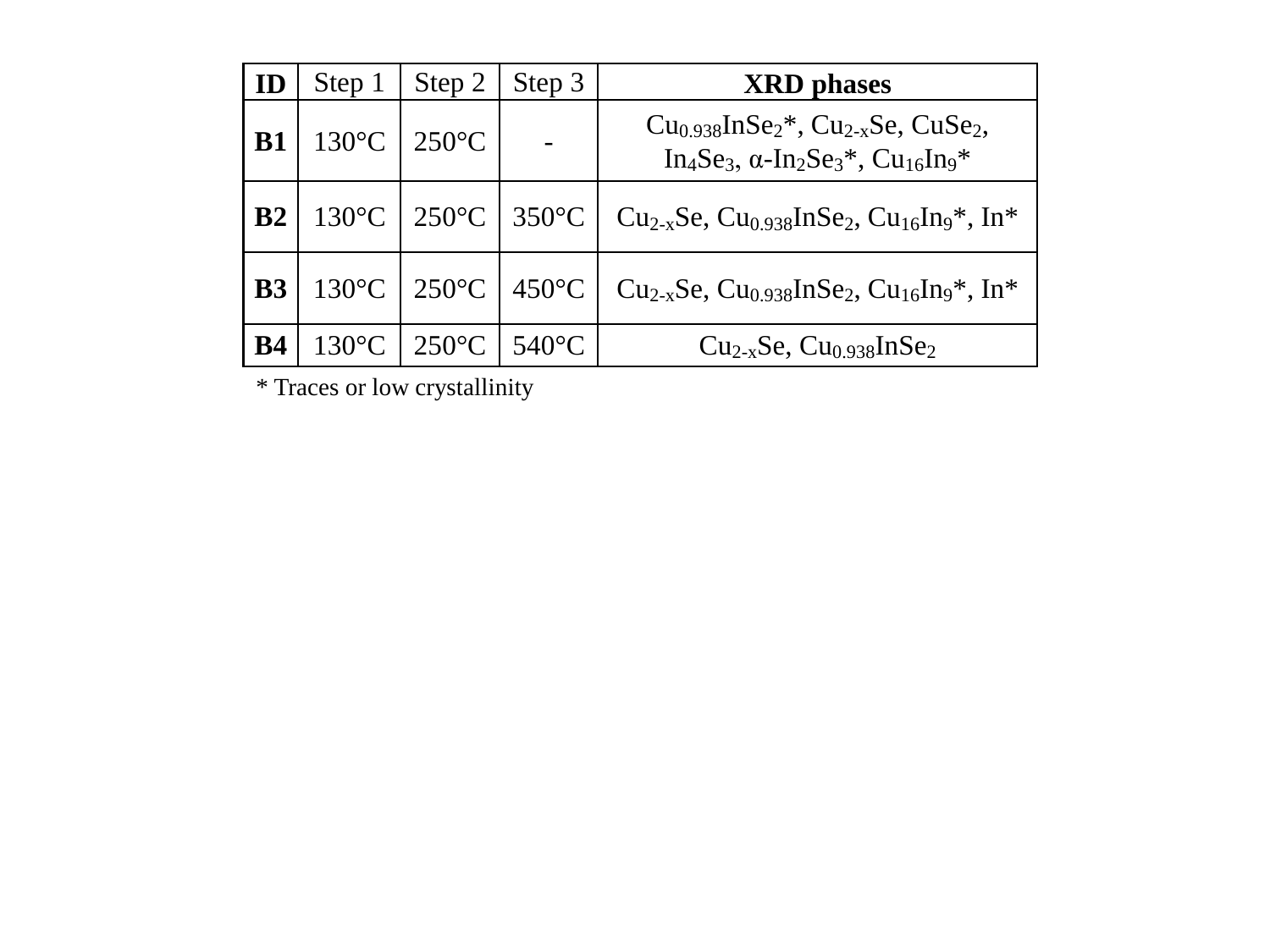| ID        |      | <b>EDS</b> composition (at $\%$ ) |     |           | Cu/ | $\mathbf{A}$ | Se/       |           |           |
|-----------|------|-----------------------------------|-----|-----------|-----|--------------|-----------|-----------|-----------|
|           | Cu   | In                                | Al  | <b>Se</b> | Mo  | $\Omega$     | $(AI+In)$ | $(Al+In)$ | $(Al+In)$ |
| <b>B1</b> | 28.3 | 1.8                               | 2.9 | 66.7      | 0.0 | 0.4          | 6.09      | 0.62      | 14.33     |
| B2        |      | 34.1 17.8                         | 2.9 | 44.1      | 0.8 | 0.3          | 1.65      | 0.14      | 2.14      |
| <b>B3</b> |      | $25.0$   22.3                     | 2.2 | 45.7      | 0.3 | 4.4          | 1.02      | 0.09      | 1.86      |
| <b>B4</b> |      | $26.8$   21.2                     | 2.3 | 40.5      | 3.0 | 6.2          | 1.14      | 0.10      | 1.72      |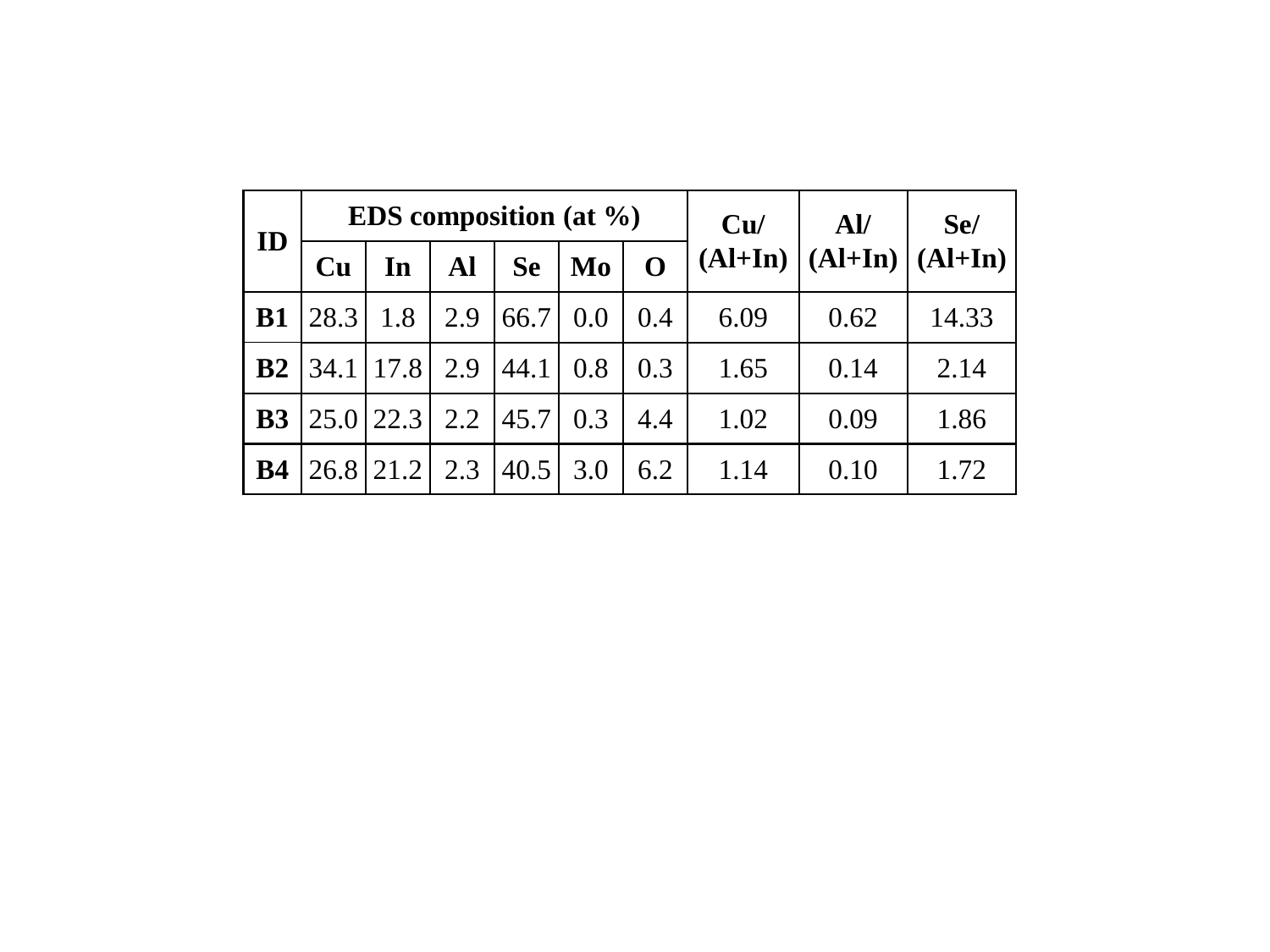| <b>Process</b>          | <b>Peak</b> | $a(\AA)$               | c(A)               | $\Delta = 2 - c/a$ | $X_{\rm xrd}$ =<br>$[A]/([Al]+[In])$ |  |
|-------------------------|-------------|------------------------|--------------------|--------------------|--------------------------------------|--|
| <b>Selenisation</b>     | <b>CIS</b>  | $5.781 \pm 0.004$      | $11.612 \pm 0.008$ | $-0.009 \pm 0.003$ | <b>NA</b>                            |  |
|                         | <b>CIAS</b> | NA                     | NA                 | NA<br>NA           |                                      |  |
|                         | <b>CIS</b>  | $5.783 \pm 0.01^{(1)}$ | $11.612 \pm 0.008$ | $-0.008 \pm 0.005$ | <b>NA</b>                            |  |
| <b>Selenisation+PSA</b> | <b>CIAS</b> | $5.761 \pm 0.004$      | $11.558 \pm 0.008$ | $-0.006 \pm 0.003$ | $0.08 \pm 0.01$ (from c)             |  |
|                         |             |                        |                    |                    | $0.11 \pm 0.03$ (from a)             |  |

(1) Due to the low intensity of the (312) CIS peak, the (112) reflection was used to determine *a*, yielding a more important error.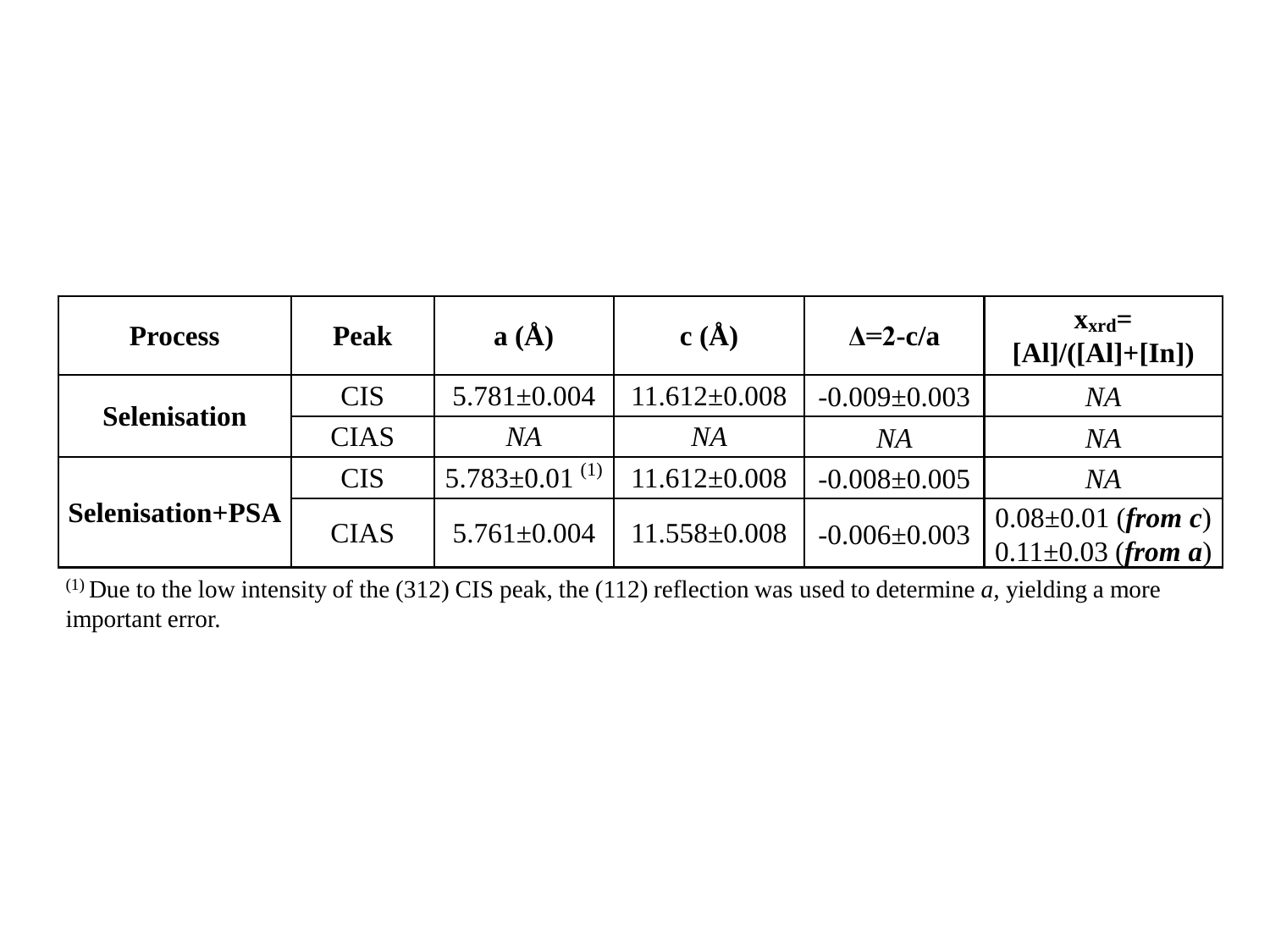Figure 1

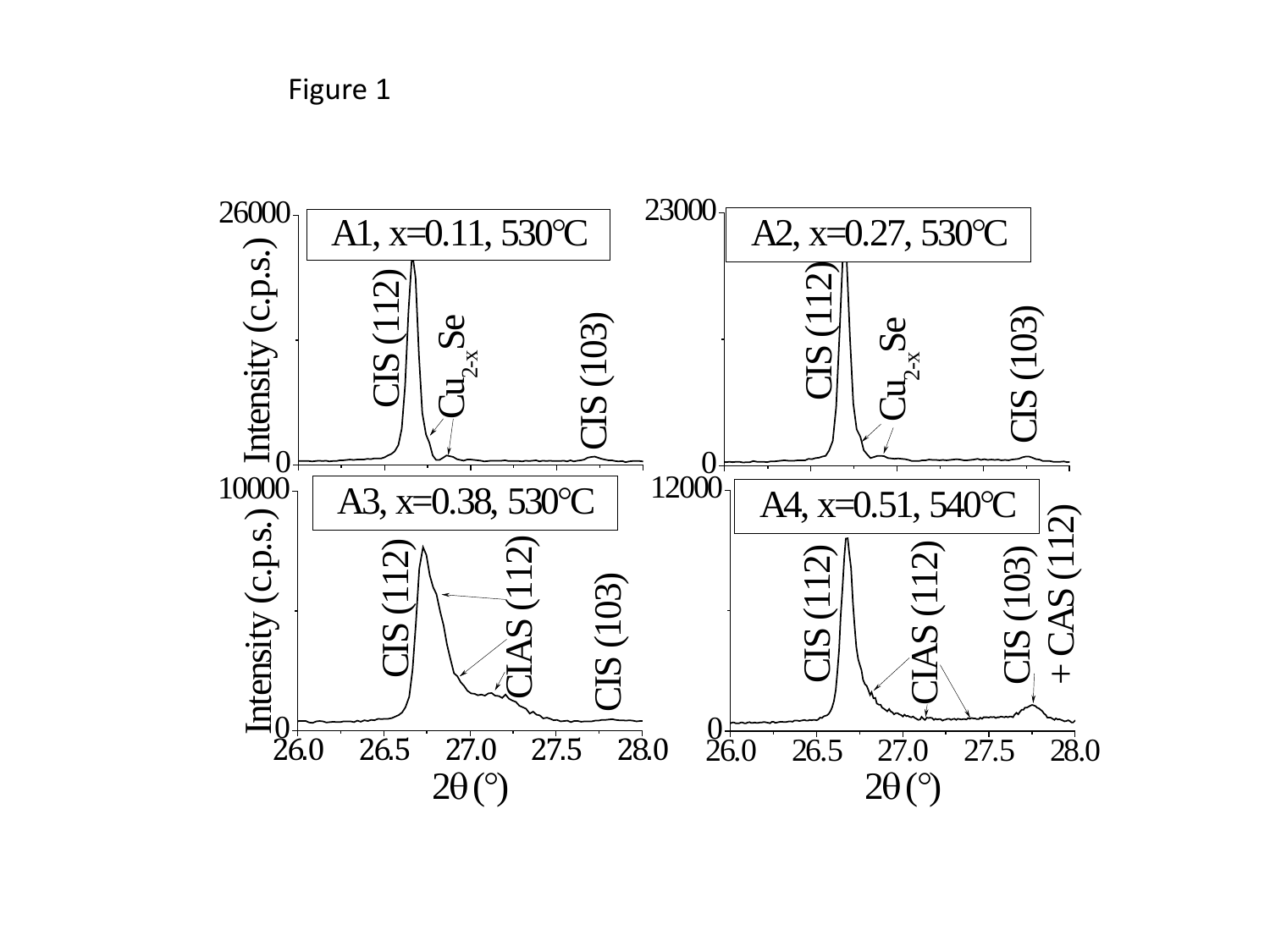Figure 2

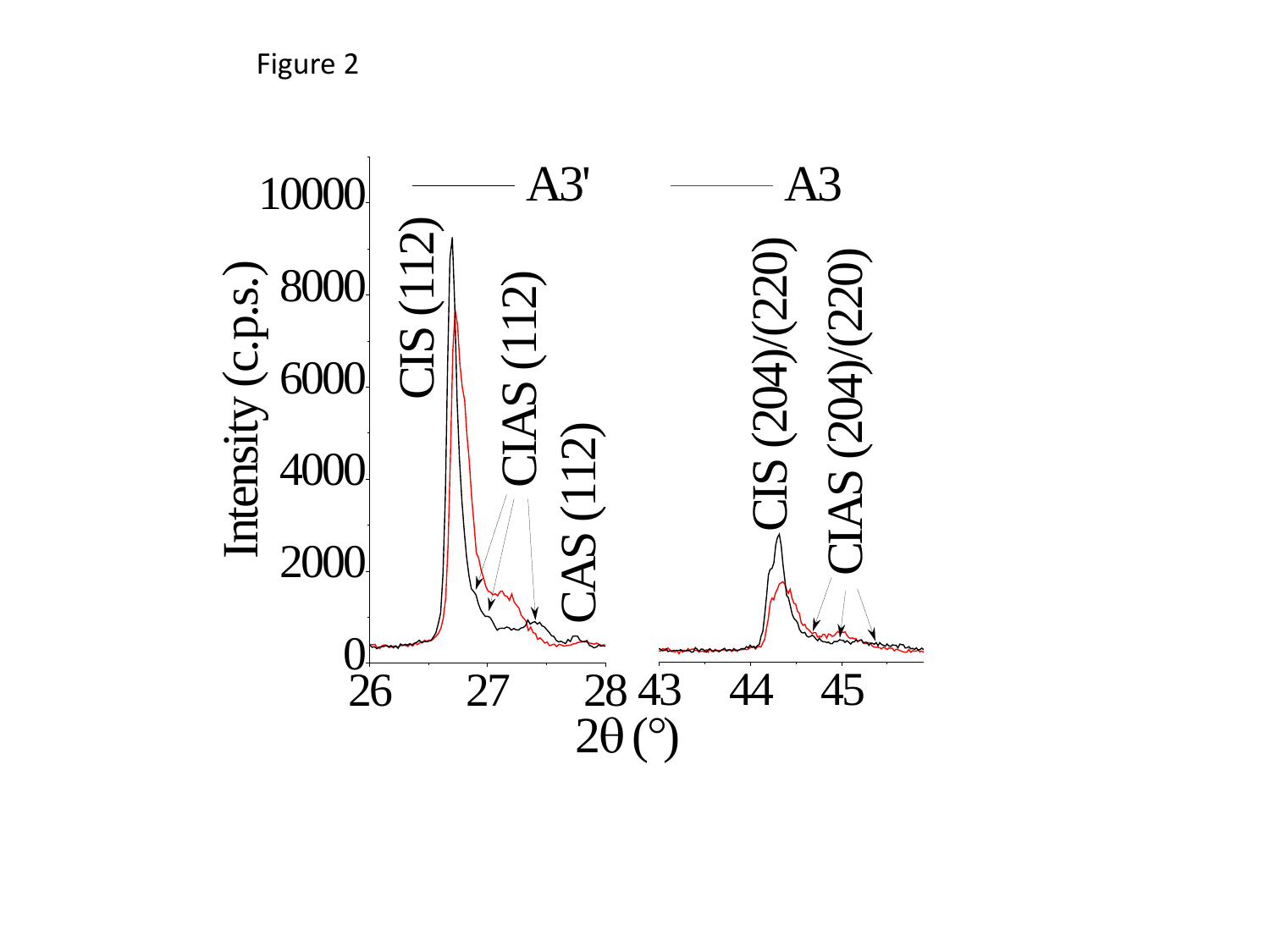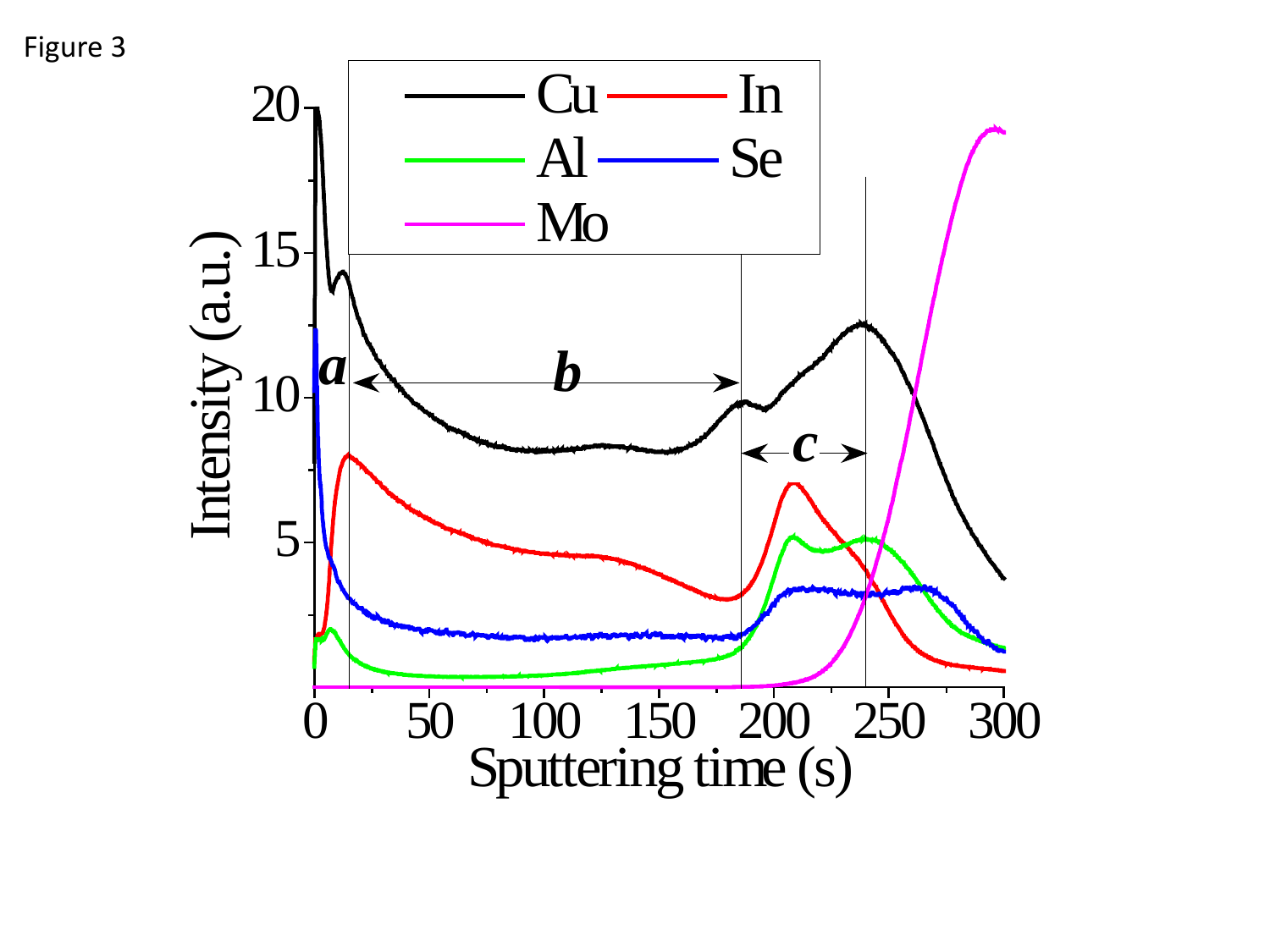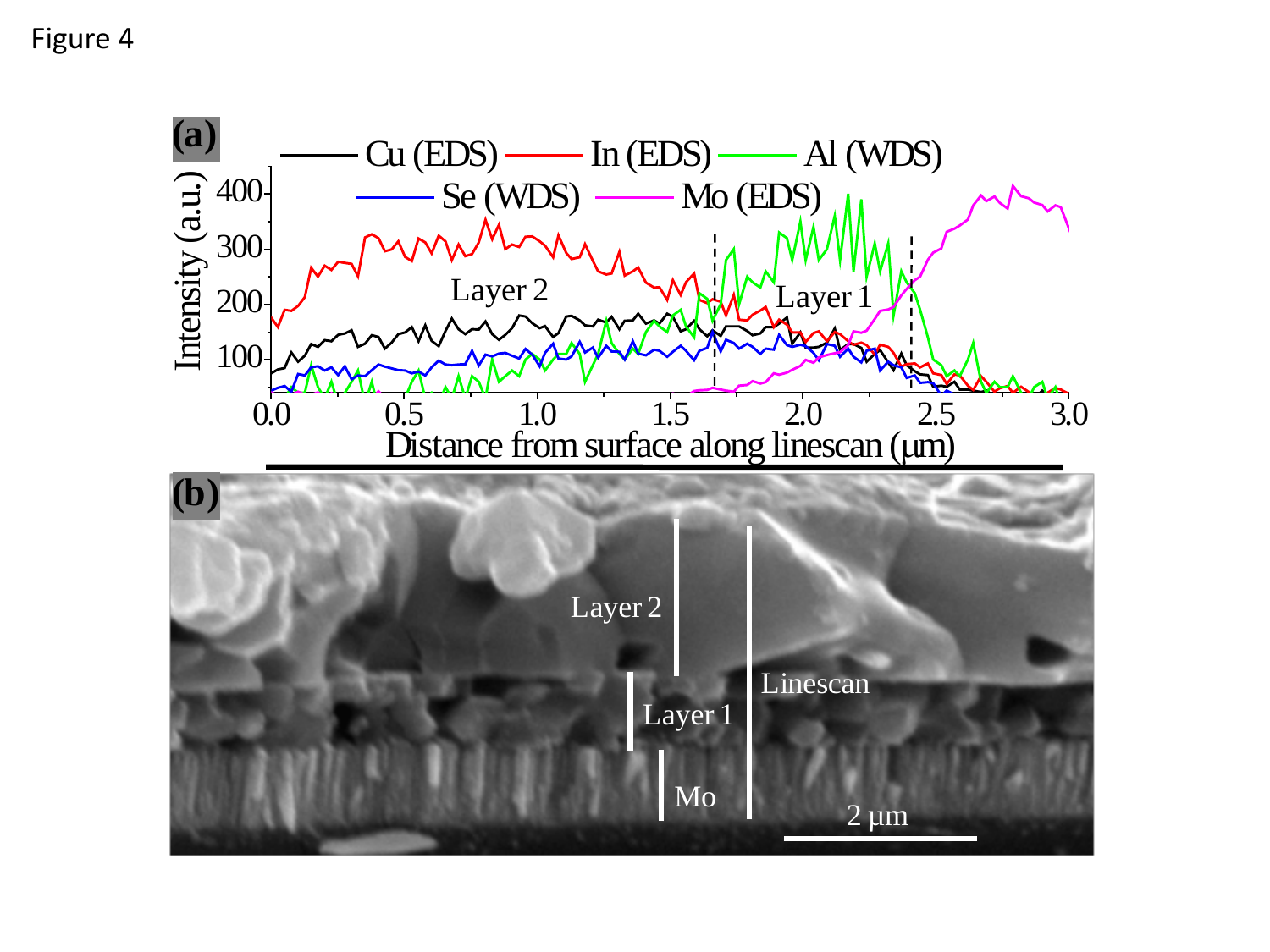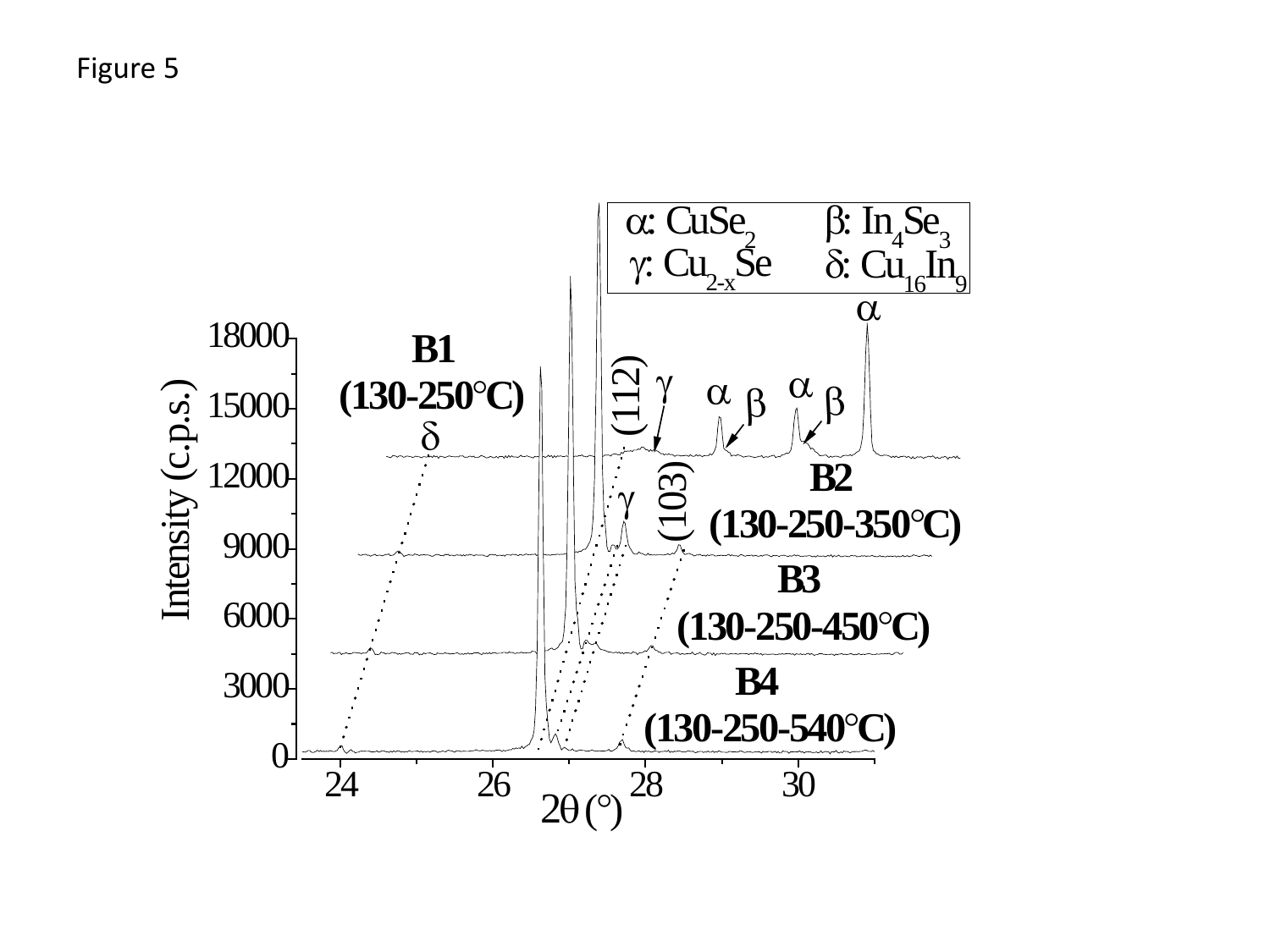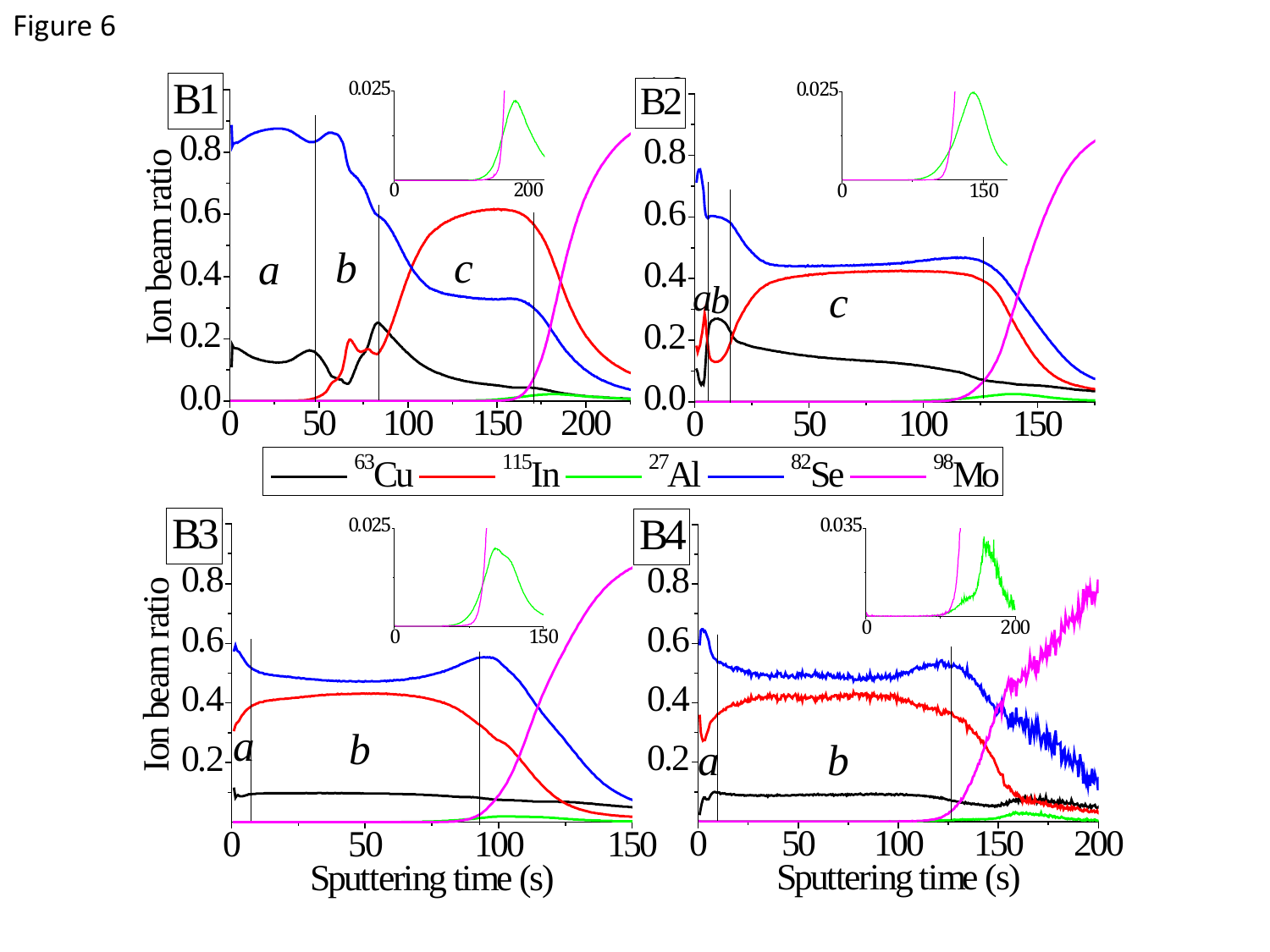